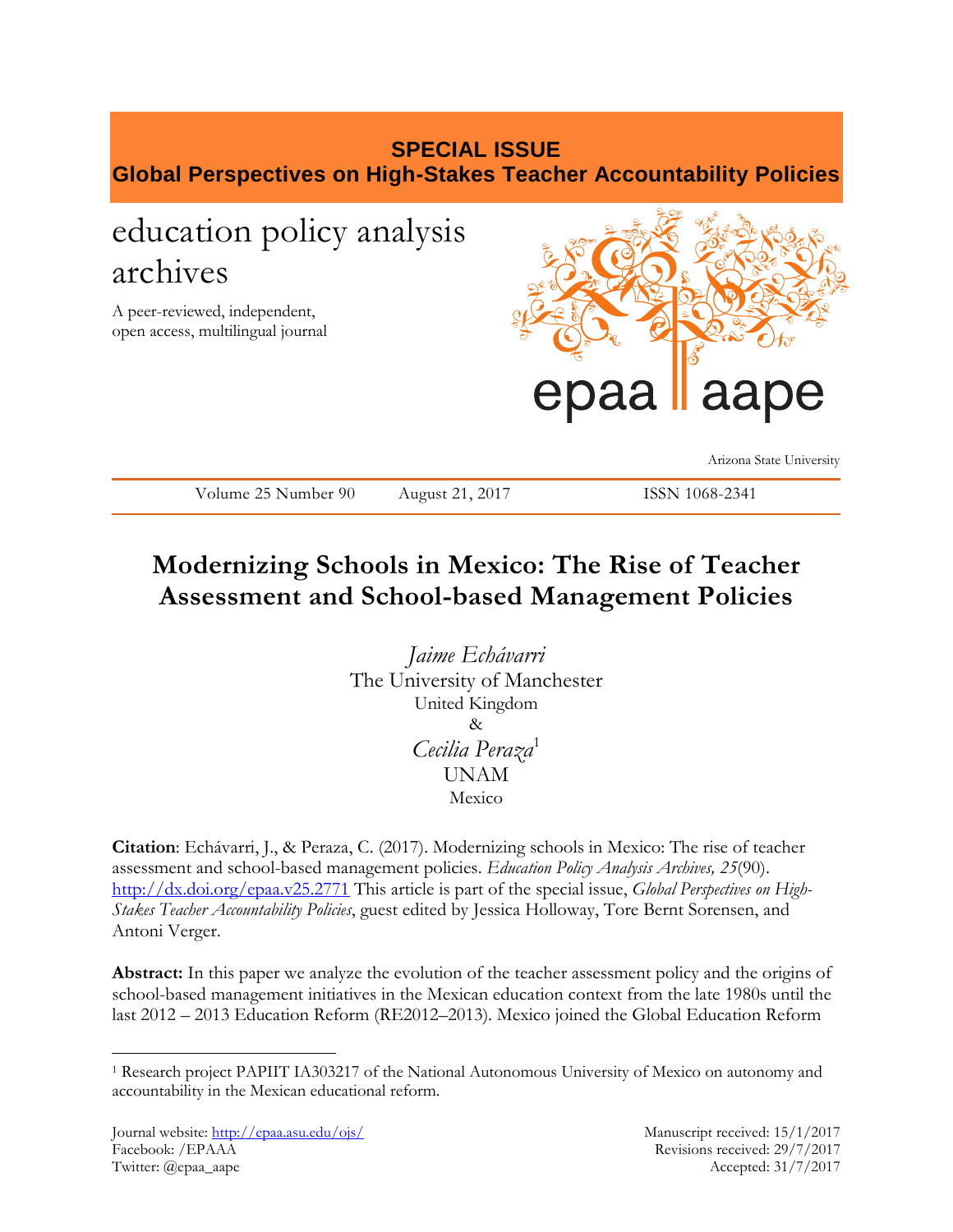Movement during the 1990s through the National Agreement for the Modernization of Basic Education, under which the program Teachers Career Services was created to increase teacher quality. Later, the Quality School Program was implemented in order to decentralize school management and increase school accountability. Lastly, the institutionalization of Monitoring and Evaluation in the Mexican Education System gave birth to the National Institute for the Evaluation of Education. Using a documentary analysis, we review the origins of such accountability policies in order to map out the involved stakeholders, and identify how these influenced and effected the development and implementation of last 2012-2013 Education Reform's teacher high-stakes assessments. Finally, we outline the results and consequences of such policies as they have been implemented and provide a contextual analysis of the implementation and resistance to the latest reform in some regions of Mexico<sup>2</sup>.

**Keywords**: High-stakes assessment; Monitoring and Evaluation; Mexico; teacher assessment; School-based management; Education Reform

## **La modernización de las escuelas en México: El origen de las políticas de evaluación docente y la gestión basada en la escuela**

**Resumen:** En este artículo analizamos la evolución de la política de evaluación docente en el contexto educativo mexicano, así como el origen de las iniciativas de gestión basada en la escuela, desde finales de la década de los 80s hasta la última Reforma Educativa 2012-2013. México se incorporó al Movimiento Global de la Reforma Educativa durante la década de los 90s a través del Acuerdo Nacional para la Modernización de la Educación Básica bajo el cual se creó el programa Carrera Magisterial, buscando mejorar la calidad de los maestros. Posteriormente, se implementó el Programa Escuelas de Calidad para descentralizar la gestión escolar e incrementar la transparencia en las escuelas. Finalmente, la institucionalización del Monitoreo y la Evaluación en el Sistema Educativo Mexicano dio origen al Instituto Nacional para la Evaluación de la Educación. Mediante un análisis documental, revisamos los orígenes de las citadas políticas, delineando a los actores involucrados e identificando cómo éstos han influenciado y afectado el desarrollo e implementación de la última Reforma Educativa 2012-2013, en lo que concierne a la evaluación docente. Por último, el artículo ofrece un panorama general de los resultados y consecuencias de la implementación de las políticas mencionadas y provee un análisis contextual de la implementación y boicot de la última reforma educativa en algunas regiones de México.

**Palabras-clave:** Evaluación de Alto Impacto; Monitoreo y Evaluación; México; Evaluación Docente; Gestión Basada en la Escuela; Reforma Educativa

## **A modernização das escolas no Mexico: A origem das politicas de avaliação docente e de gestão escolar**

**Resumo:** Este artigo analisa a evolução da política de avaliação de professores e as origens das iniciativas de gestão baseados na escola no contexto educacional mexicano, desde os finais dos anos 80 até a última Reforma da Educação 2012-2013. O México se juntou ao Movimento Global pela Reforma Educacional durante os anos 90 através do Acordo Nacional para a Modernização da Educação Básica, sob a qual o programa Carrera Magisterial foi criado, tentando melhorar a qualidade dos professores. Posteriormente, o Programa Escolas de Qualidade foi implementado para descentralizar a gestão escolar e aumentar a transparência nas escolas. Finalmente, a institucionalização de Monitoria e Avaliação no Sistema Educacional Mexicano deu origem ao

 $\overline{a}$ 

<sup>2</sup> Within the article, the names of policy names and government offices will be provided in English and the acronyms will be indicated in Spanish in order to be consistent with existing research and policy literature in both languages.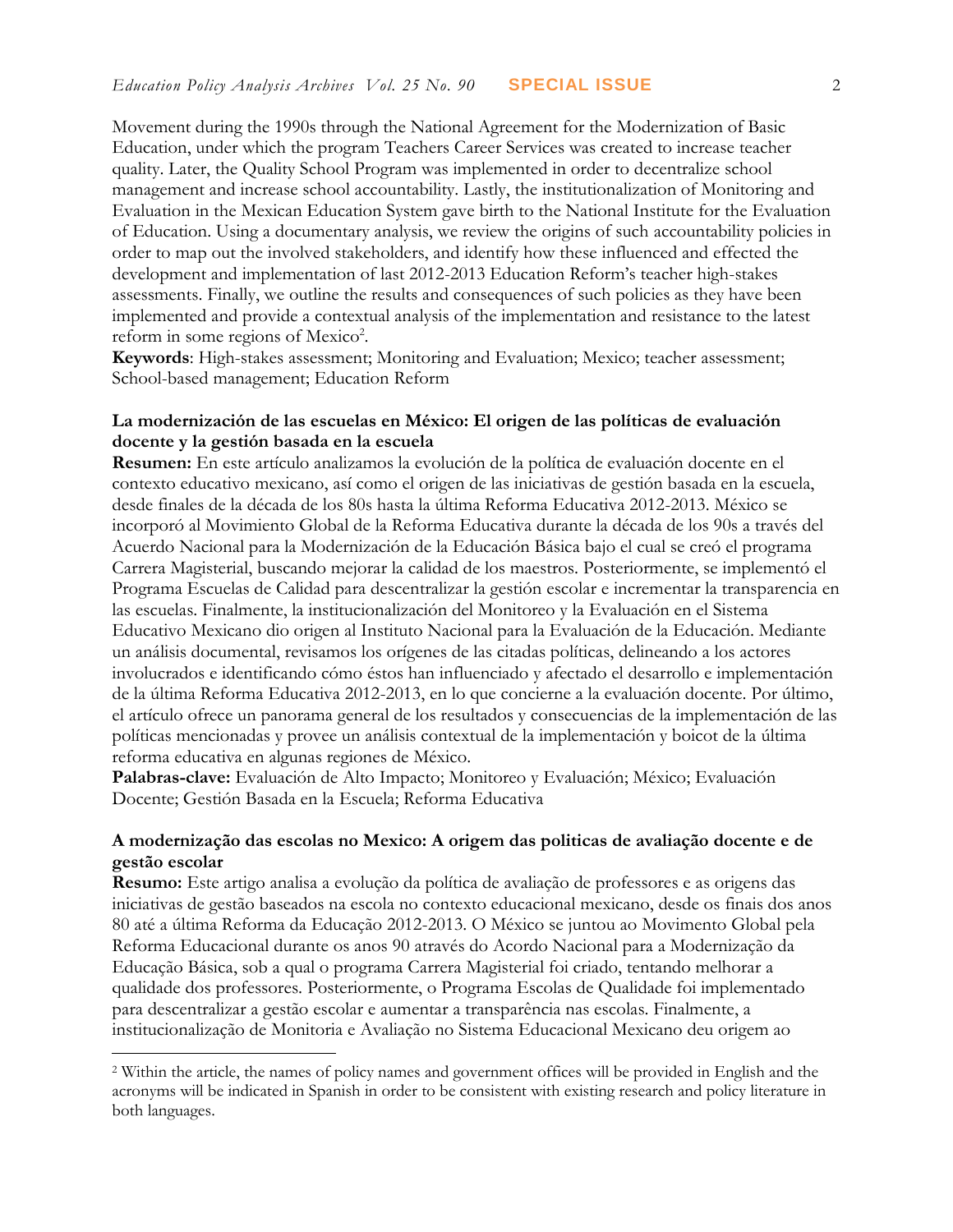Instituto Nacional de Avaliação Educacional. Através de um análise documental, revemos os origens dessas políticas, descrevendo os atores envolvidos e identificamos como eles influenciaram e afectaram o desenvolvimento e implementação do mais recente Reforma da Educação 2012-2013, como as preocupações de avaliação de professores. Finalmente, o artigo apresenta uma visão geral dos resultados e as consequências da aplicação destas políticas e ofrece uma análise contextual da implementação e boicote da última reforma educacional em algumas regiões do México. **Palavras-chave:** Teste de Alto Impacto; Monitorização e Avaliação; México; Avaliação Docente; Gestão Escolar; Reforma da Educação

### **Introduction**

After the Revolution (1910-1917), Mexico's development model was based on state centered economy that has been accounted for the 'Mexican Miracle'. Hence, from 1940 to 1970, Mexico's gross domestic product grew at a steady rate of 6% (Buffie, 1990, p. 398; Cárdenas & Castañeda, 1994). By then, education policy focused on expanding access to education, especially to basic level, and simultaneously, on increasing the education levels in order to support the economic development of the country.

However, after 1980, the nature of Mexico's development model changed towards a model of economic "modernization" that essentially meant opening the country's economy towards liberalization, and regional integration. Accordingly, the state's functions were reduced and decentralized, state-owned industries and infrastructure were sold to the private sector, and market liberalization was hugely promoted (Cabrera, 2015; Cejudo 2003; Villareal, 2000). It was no different for education and simultaneously, the Mexican state began the "modernization" of the Mexican Education System (SEM).

In this paper we aim to analyze a series of education policies implemented during this modernization period as Mexico joined the Global Education Reform Movement (Hargreaves, Earl, Moore & Manning, 2001; Sahlberg, 2011) up to these days. Our objective is to outline the evolution of the teacher assessment policy through Monitoring and Evaluation (M&E) initiatives and the origins of school-based management (SBM) policies in the Mexican education context started, with the late 1980s reforms up to the last one, enacted in 2013. Similarly, our purpose is to set out the educational and political context to understand how the assessment culture became institutionalized within the SEM through these reforms. Our contribution also seeks to provide a systematized landscape of the complex processes of education policy that introduced accountability and testing culture across the Mexican schools and upon the teachers. In doing so, we offer an articulated read of the reforms in education and the stakeholders that have been involved in the policy-making processes.

For this purpose, we conducted a document analysis (Ritchie & Lewis, 2003). We collected around 130 publicly available documents or 'documentary sources' (Mogalakwe, 2006), covering the period from 1980 to 2016, and which were relevant to teacher assessment and school based management policies in basic education in Mexico by using digital search engines (Scopus, EBSCOhost, Google Scholar, and Google). At the first stage, we identified the documents concerning National Agreement for the Modernization of Basic Education (ANMEB), Teachers Career Service (CM), the Quality School Program (PEC), the National Institute for Education Assessment (INEE) and Education Reform 2012–2013 (RE2012–2013), and selected 90 of those. The main selection criterion was based upon the document's relevance vis-à-vis understanding the processes of teacher assessment institutionalization and of school-based management education policies in recent education policy in Mexico. In a second stage of the analysis, we classified our data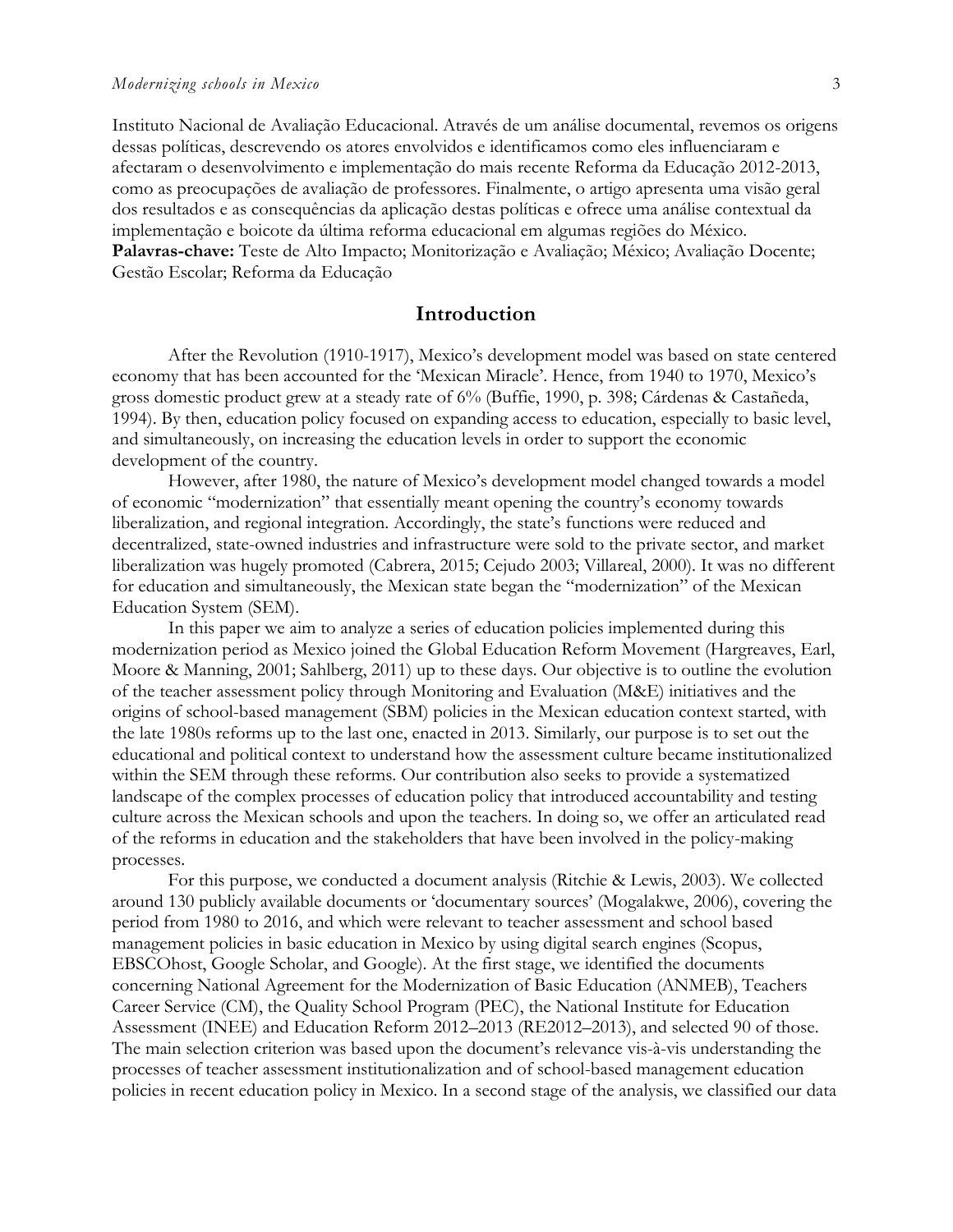into four categories: a) Government policy documents, which included enacted laws, congress policy assessments, policy briefings, federal/national policy frameworks, and government agreements; b) NGO policy assessment documents, which included policy reports, briefings, recommendations, and communications; c) academic research, which included empirical studies and policy assessments; and c)press articles, which included news articles, feature articles and opinion pieces strictly related to the policies and their context. We selected diverse documentary evidence in order to cover several angles of the object of our research.

The third stage involved grouping the policy government articles into the following categories, a) specific policy documents that shaped/enacted the policy; b) specific policy recommendations/assessments shaping/assessing the policies; c) research/examinations that investigated the effects/outcomes of such policies; d) articles that reported about the policy reactions or its effects. Aided by common word processing and document software, (Acrobat Reader and Word) we were able to aggregate document descriptions, passages and quotes that allowed us to narrow down our analysis. Within this stage the objective was to understand the policy mechanisms and rules of operation in order to sketch a road map of the policies workings in regards to teacher assessment and SBM throughout the subsequent education reforms and policy agenda.

The final stage involved drafting our policy analysis road map, which was then informed by academic research regarding those policies. While we were not looking to triangulate, the interactions between the literature we explored, allowed us to contrast policy documents with policy recommendations and with academic research in order to provide a more complete analysis. In this sense, Berg (2004, p 270) suggests having a minimum of three pieces of evidence for each interpretation of an inquiry.

Similarly, in order for the reader to better identify the policies and historical stages that the SEM has undergone across Mexican history, we devised the following timeline seeking to provide a bigger picture and spatial representation from the context we address within the article.



*Figure 1.* Mexico Policy Timeline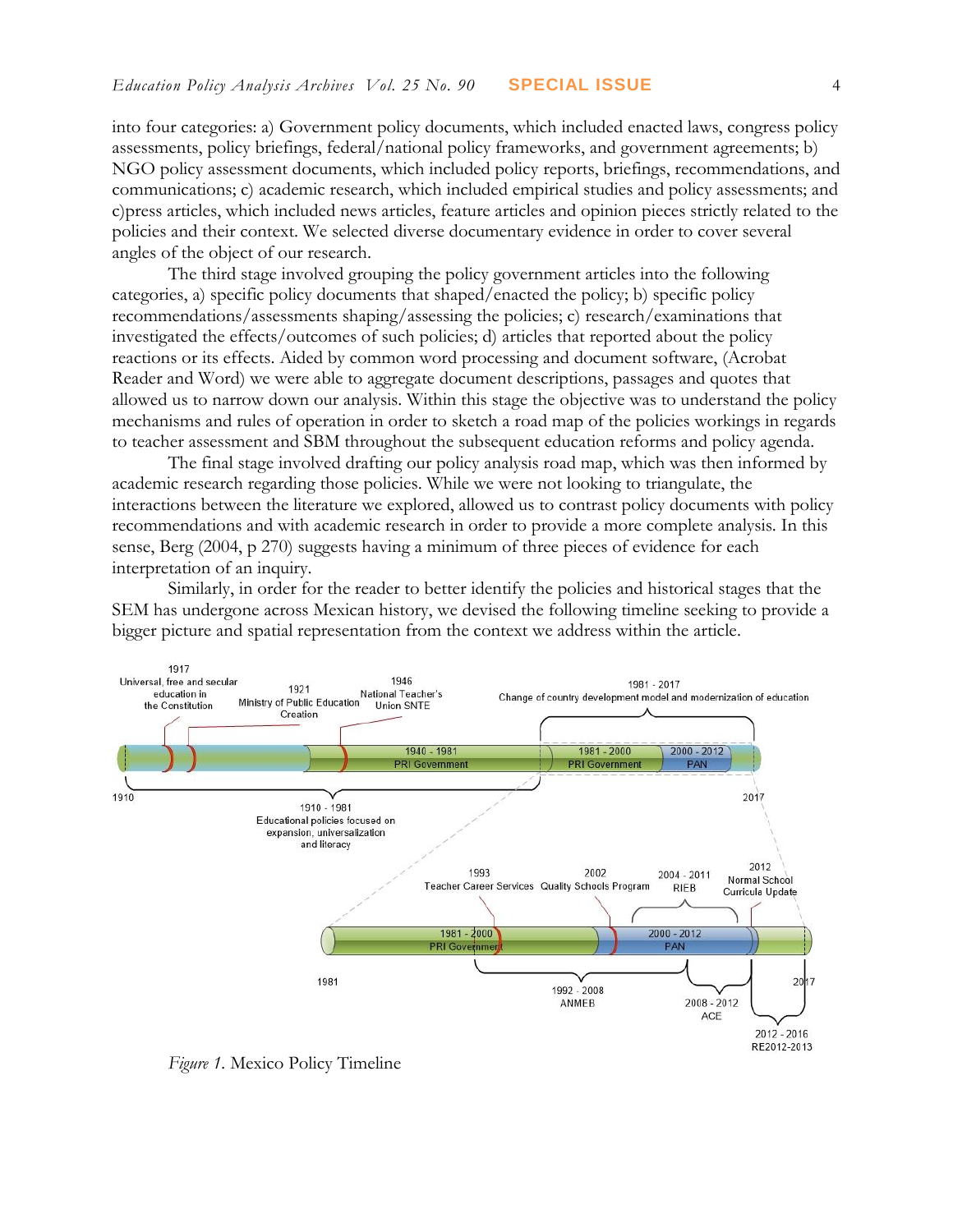#### *Modernizing schools in Mexico* 5

Consequently, our analysis across the paper is divided into five sections. In the first section, we outline the context under which Mexico joined the growing support for the global education reform movement in the 1990s. The ANMEB became the first among the set of reforms aiming to modernize the state-centered and stagnated education system. Under the ANMEB, the CM program sought to increase teacher quality and student performance. Branded as a true-merit pay system, in reality, CM constituted one of the first assessment devices to implement an evidence-based policy agenda and inform education policies in order to improve quality in education.

In the second section, we introduce the subsequent wave of reforms that took place in the 2000s dovetailing with CM in order to analyze the PEC, implemented to decentralize school management and increase school accountability by introducing five-year school grants. This section will also introduce how the basic education reform based on competencies related to the PEC and to teacher assessment.

In the third section, we analyze the institutionalization of the assessment culture within the SEM. In doing so, we review the genesis of the M&E mechanisms and its evolution from an office embedded within the SEP until the last RE2012–2013 where the INEE acquired constitutional autonomy.

Further, in the fourth section, we map out the stakeholders involved in the CM, PEC, and INEE, and thus identify how these influenced and effected the development and implementation of last RE2012–2013 teacher high-stakes assessments.

Finally, in the last section of the paper we discuss the main results and consequences of these accountability policies as they have been implemented, and we provide a contextual analysis of the implementation and the resistance to the latest reform in some regions of Mexico.

## **The Modernization of the Mexican Education System**

The alleged exhaustion of the Import-Substitution Industrialization and centralized economy development model, due to "shift[ing] from foreign direct investment to increasingly heavy amounts of borrowing" (Gereffi & Hempel, 1996, p. 20), an overvalued exchange rate, and the international oil crisis (Villareal, 2000), led the Mexican government to declare the debt moratoria in 1982. As a consequence of the default crisis, Mexico abandoned the state-centered development model and liberalized the economy in order to access the financial rescue packages. In doing so, the defaulted Mexican state, had to adopt the Washington Consensus (Williamson, 1990), which implied a series of policy recommendations and reforms enforced by the Washington financial institutions (i.e. World Bank, International Monetary Fund, and US Treasury). These measures changed the Mexican state policy-making foundations and would become one of the cornerstones of the new Mexican development model towards its modernization.

The SEM also reflected the modernizing tendencies and started to reform the basic education accordingly. The first policy framework issued by the government was the Program for Educational Modernization (PME) from 1989–1994, and it was to give birth to a series of subsequent education reforms aimed to decentralize the SEM and to update education policy in order to improve the quality in education.

The first move towards "modernization" made by the PME prioritized several areas that education policy required to address (Valle Cruz, 1999). The areas outlined by the PME policy document were: a) the decentralization of the SEM; b) increasing the quality of education; c) reducing education backwardness and illiteracy; and d) the education model integration to the recently adopted economic development model (Poder Ejecutivo Federal, 1989). Nevertheless, the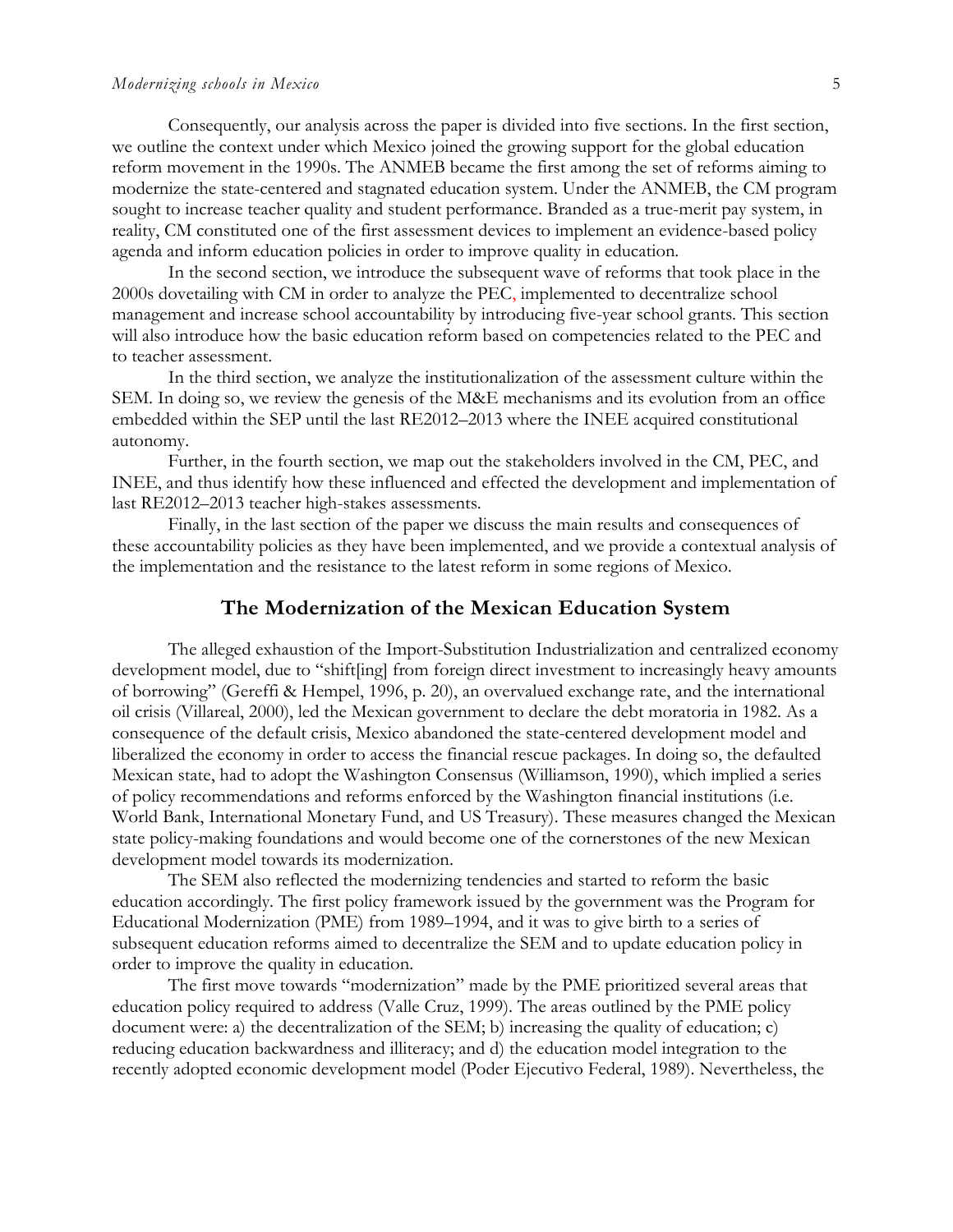PME faced the National Union of Education Workers' (SNTE) 3 boycott and its enactment stalled (Vázquez, 1997).

## **The National Agreement for the Modernization of Basic Education and the Teacher Career Services**

To overcome the stalemated PME, the federal and local levels of government together with the SNTE signed an agreement. Thus, in 1992 came into effect the ANMEB, which apart from its stronger decentralizing agenda sought: a) to reform the pedagogic model by updating and renovating the textbooks and curricula; b) to modernize the elementary schools by transferring the provision of initial and basic education services to the local governments and; c) to improve the education services by giving the teachers a role in transforming the education (DOF, 1992; Martínez, 2001; Zorrilla & Barba, 2008). For Latapí (2010), the ANMEB became one of the main Education Policies of State<sup>4</sup> from 1992 onwards.

The ANMEB's policy aim referring to the revalorization of the teachers' role, established the National Program for Permanent Training in 1993. This turn out to be the basis of the CM, which effectively became the first attempt to establish a true merit-pay system training program. Initiated in 1993, the CM program was expected to shape a professional development career. It was structured into a five stages path (A, B, C, D and E), aiming to improve teaching quality and simultaneously allowing teachers to scale up positions within service while remaining at schools instead of being commissioned to managerial positions within the local or federal education ministries or the teacher union. At the outset of the CM program, the teachers' assessment considered the following items: a) years of experience; b) teachers' professional development and education (consisting of 'update modules coursework' and teaching degrees); c) a peer review and; d) their students' performance. Further, the subsequent amendments to the CM's assessment criteria in 1998 and 2011 would eliminate the teachers' education requirements and the professional development would include school-based management (INEE, 2015, p. 62).

While in theory the ANMEB granted teachers a role within policy through SNTE's participation in the teachers' peer review assessment item, in reality the introduction of the CM tier had evident implications for assessing the practice of teachers. M&E practices within teaching profession appeared as a policy motivation and as such CM program is recognized as the "first systematic teachers' assessment" (INEE, 2006, p.9). Hence, the CM program could be considered as an initial stage of a high-stakes teachers' assessment given that the program "[tied] teacher salary increases to student performance as well as other measures of teacher quality" (Vegas & Umansky, 2005, p. 17). Further, the subsequent amendments introduced by the Alliance for Quality in Education (ACE) agreement in 2008, were expected to dovetail with the SBM initiatives –PEC to be specific.

However, since participating in the CM was not mandatory for teachers, this led to have two tiers of group teachers: the ones within the CM path and the teachers that were just randomly taking in-service training on the basis of their personal interest. Similarly, there were differences in terms of the update modules across the country, CM Modules were facilitated by the Federal level or local level education ministry and the content of the courses was designed by the government but often outsourced to other Higher Education institutions (ITESM, 2008; SEIEM, 2014). Additionally, since the decentralization of education was one of the aims of the ANMEB, the supply and demand for

 $\overline{a}$ 

<sup>&</sup>lt;sup>3</sup> We refer to the SNTE as teacher union or national teacher union indistinctively.

<sup>4</sup> Pablo Latapí defines as *Education Policies of State* those who are to remain or survive the subsequent government changes, and that will serve as a framework for future education sector policies (Latapí, 2010, p. 49).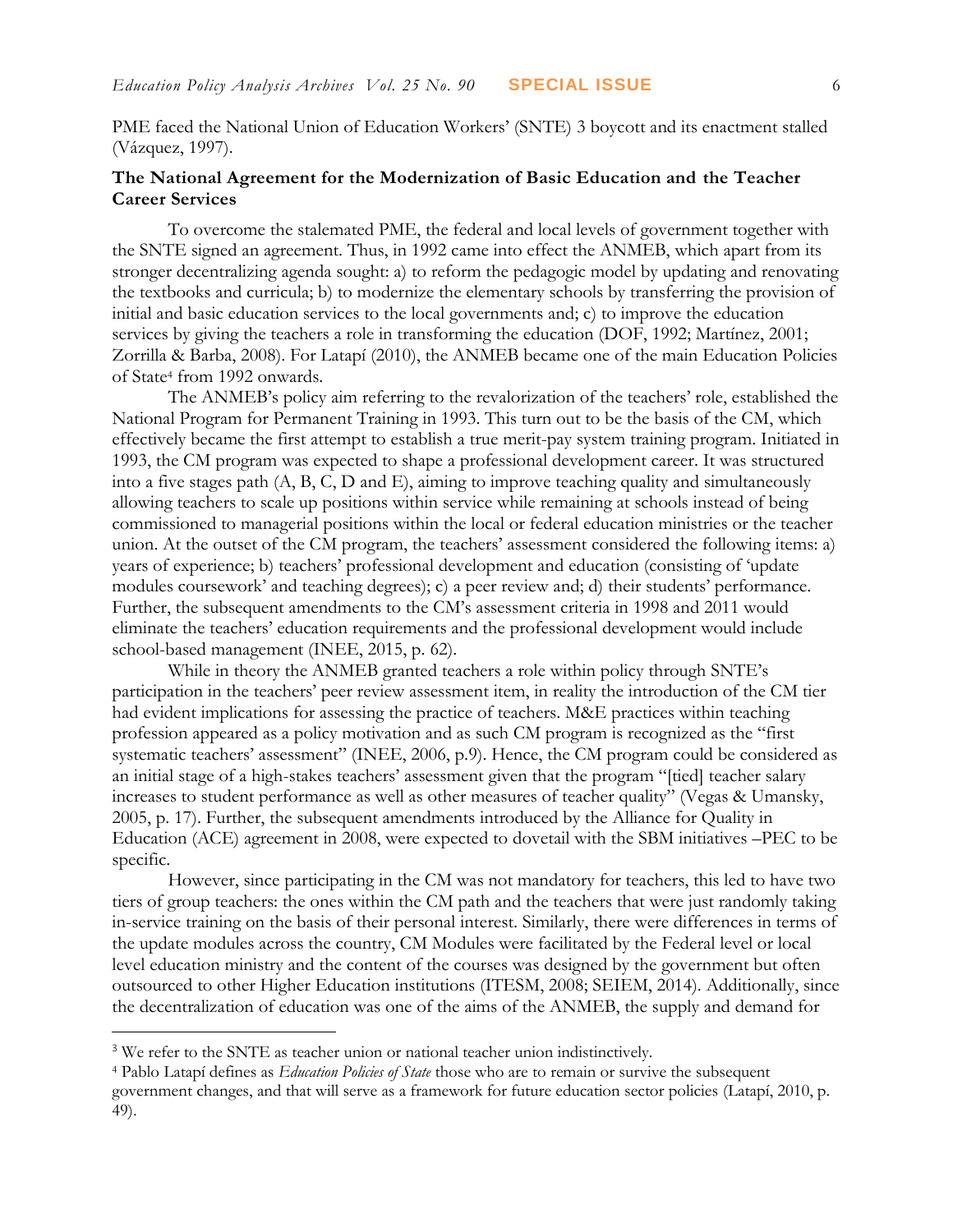$\overline{a}$ 

training courses differed from state to state and from one region to another. Therefore, CM inservice training often had overlapping timetables, lacked consistency, and was not adequately structured to be recognized by the National System of Continuous Training for In-service Teachers (Sistema Nacional de Formación Continua y Superación Profesional de Maestros en Servicio, no date).

## **The Second Set of Reforms in Mexico: Relating SBM to Assessment**

In 2000, after 70 years of rule, the Institutional Revolutionary Party (PRI) lost the elections and the conservative National Action Party (PAN) took office. During the first and second terms of the PAN government, –from 2000 to 2006, and from 2006 to 2012 accordingly, a series of reforms were crafted in order to give a stronger push to the quality in education policy agenda. For this purpose, the government implemented initiatives a series of policies consisting on school autonomy initiatives, a reform to the basic education curricula, an update to CM (as mentioned in the preceding section), and the creation of the INEE. Likewise, during the second term of the PAN's mandate, a new agreement between the government and the SNTE was signed; this was the ACE, which aimed to renovate the alignment of the teacher union with the reforms promoted by the government.

Shortly after the first PAN mandate started, the INEE disclosed the Programme for International Student Assessment (PISA) and the Trends in International Mathematics and Science Study (TIMSS) assessments, which demonstrated Mexico's poor international education standards<sup>5</sup> (Martínez-Rizo & Silva-Guerrero, 2016). Therefore, the then new regime's education policy framework, the National Education Program 2001–2006 (PRONAE) gave continuity to the AMNEB quest for "quality in education" as a policy motto to increase Mexican education standards. However, while the ANMEB was still in place, the 2000–2006 PAN's government crafted a more discrete program in terms of a nationwide policy/agreement: the Social Commitment for the Quality of Education, created to increase society stakeholders participation within the education policymaking process. Nevertheless, this agreement did not materialize as it was subject to boycotts from the same teachers (Observatorio Ciudadano de la Educación, 2009). Consequently, the succeeding agreement was to depart from this experience, like in the past with, PME. Hence, as a result, during the next PAN's presidential term, 2006–2012 the ACE was born in 2008.

The PRONAE also emphasized the use of assessments as an essential tool for continuous improvement and quality assurance of education as well as for accountability. In addition, the requirement to disclose the assessments' outcomes was also stressed in order for these to be useful for policy decision-making (SEP, 2001). The educational policies emanated from the PRONAE underlined that education quality improvement required "to enable schools to improve their institutional capacity to teach [and] to allocate the school at the center of the management systems" (Gómez-Morín & Reimers, 2006, p. 28).

<sup>5</sup> According to Gómez-Morín and Reimers, the poor results of national and international assessments have been attributed to a number of external and internal factors in schools, notably a) the fact that educational reforms tend to reach schools very slowly; b) the socioeconomic and cultural conditions in which public schools operate (as shown by lower learning outcomes in regions of extreme poverty and with high levels of marginality, and in the indigenous, rural and marginal urban groups); c) the lack of relevance of some curricula, the predominance of traditional teaching styles and a number of problems that have arisen in the management of the education system at various levels (2006, p. 31).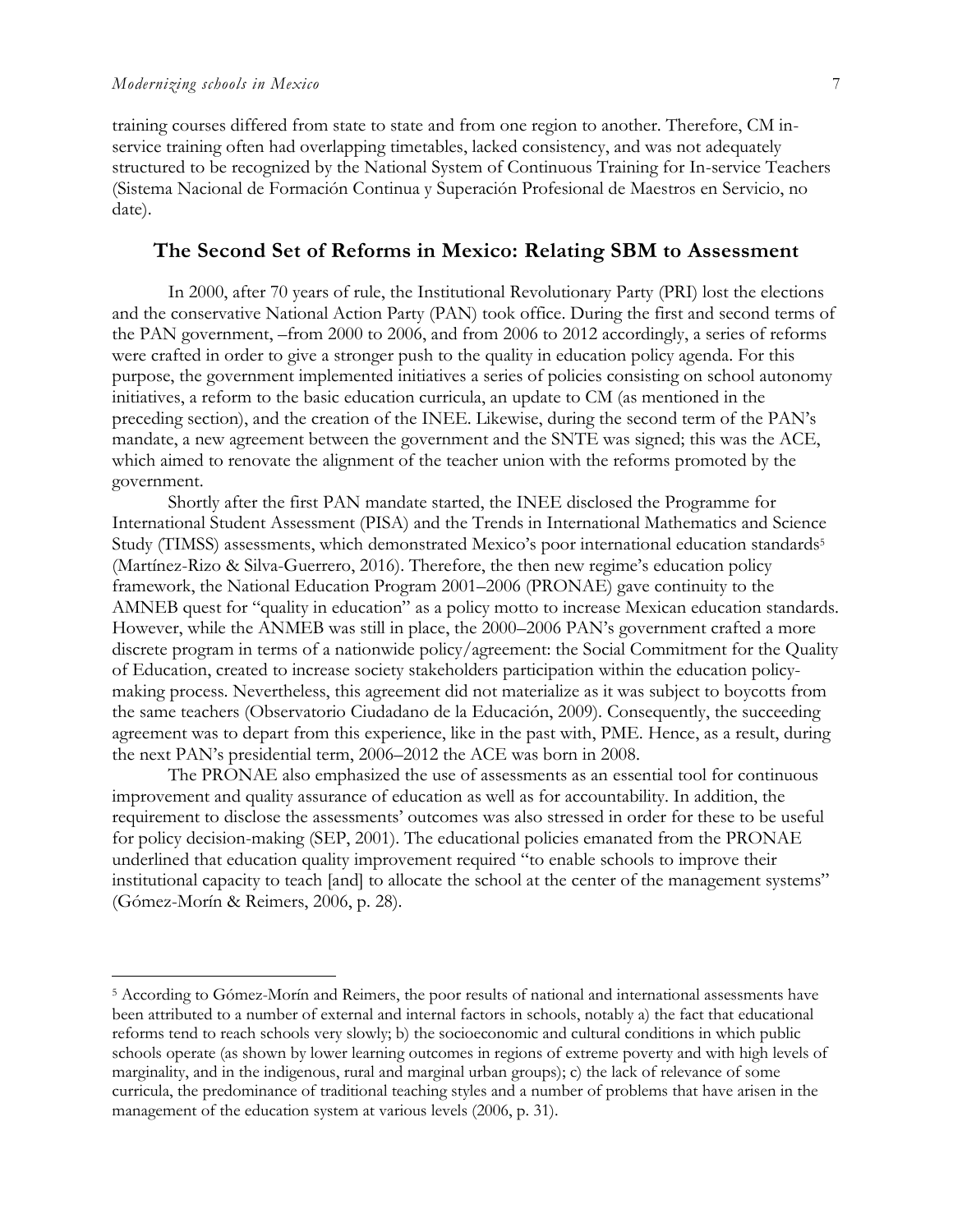#### **The Quality Schools Program (PEC)**

One of the initiatives instigated in the PRONAE and introduced by the PAN government was the PEC. Identified as a SBM policy (Murnane, Willett, & Cárdenas, 2006; Reimers & Cárdenas, 2007), PEC sought to increase quality and accountability in public basic level schools by providing extra funding to selected elementary schools while at the same time adopting strategic planning tools to improve management, infrastructure and teacher development within the school (DOF, 2011).

The PEC was initially conceived to address quality school problems in highly marginalized settings (Bracho, 2008). The program's adoption was voluntary for schools and it was aimed to increase autonomy and improve schools' performance by fostering the joint collaboration of parents, teachers and school authorities. The PEC aimed as well to improve pedagogies and planning processes by transferring a small amount of resources to the school budget on a yearly basis during five years. Funding for the program came from the Mexican government, complemented with World Bank loans as part of the bank's strategy for results-based financing in education (World Bank, 2015a, 2015b). Grants were awarded for up to five years for each eligible school, and subject to an annual assessment. Federal funding was expected to be matched by states in a ratio of two (federation) to one (local). To participate in the program, schools were required to conduct a diagnose assessment and submit a strategic work and action plan.

According to the PEC's policy rules of operation, once schools were accepted in the program, these were required to prepare and submit the Strategic School Transformation Plan and the Annual Work Plan. The first plan was a strategic management-based action plan where the school and community members determined how they would improve the school within the next 5 years. The second plan was the annual-basis operationalization from the former. Additionally, once the acceptance in the PEC was granted, the school was also subject to external and internal assessments (ROPEC, 2004). Therefore, although the program was mainly expected to increase school-level autonomy, it also included a component of accountability that required reporting whether the objectives set out in the planning exercises were reached or not.

From the PEC's policy document, it is possible to elucidate that the program sought to bring central authorities in line with the needs, scenarios and terms of the schools. The objective was to improve the educational quality supported by collegiate diagnoses and recommendations produced by the principals and teachers within schools (SEP, 2009).

#### **The Basic Level Education Reform and the PEC**

 $\overline{a}$ 

The Comprehensive Reform of Basic Education<sup>6</sup> (RIEB) aimed to reorganize the basic level education and it was consolidated during the second term of the PAN's mandate. The RIEB was started in 2004 with the pre-schooling curriculum update, followed by the secondary education in 2006, and it was completed from 2009 to 2011 with primary education curriculum update (Ruíz Cuellar, 2012). In addition to updating the basic education curriculum, the RIEB made secondary education compulsory (as per constitutional amendment of the article 3°). More importantly, it aimed to increase quality in education by articulating the three levels of basic education through a systematized transversal curriculum, using skills and competencies as building blocks in order to face global challenges (SEP, 2011). These competencies related directly to the OECD competencies assessment framework (cf. OECD, 2005; SEP, 2010). Similarly, the RIEB would be assessed by the INEE's National Evaluation of Academic Achievement in Schools (ENLACE)standardized tests which aimed to measure students' competencies and quality in education framework; but would also serve to assess teachers' performance (OECD, 2012, 2014).

<sup>&</sup>lt;sup>6</sup> The SEM's basic level of education integrates pre-schooling, primary and secondary education.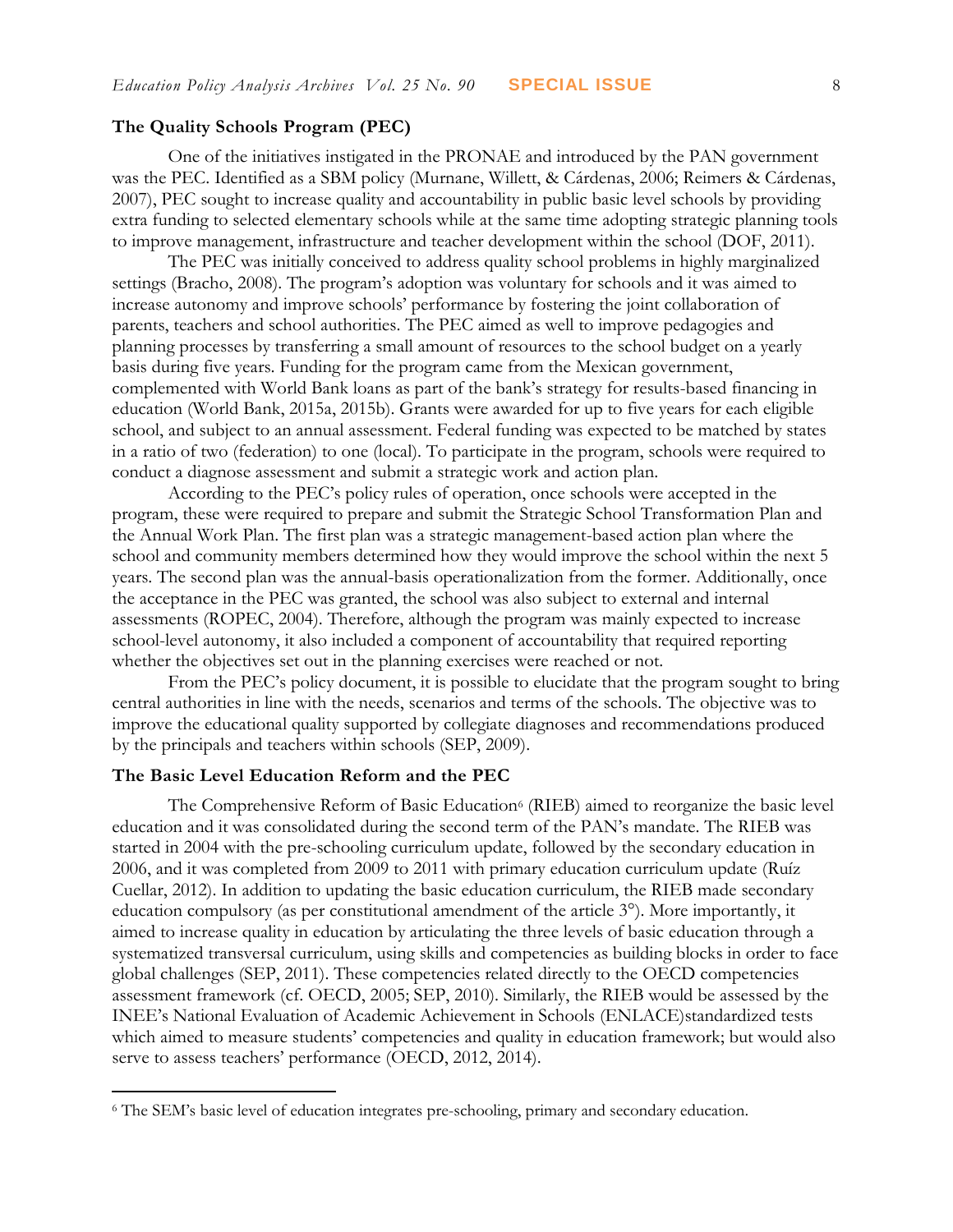Correspondingly, the RIEB supported school management as one of the pillars over which the reform was to build up its success. This was expressed both in the Strategic School Management Model (SEP, 2009) and in the 2009 primary education curriculum (SEP, 2008). Thus, the PEC survived beyond the last PAN mandate and it was to continue until its last implementation during the 2014–2015 school term.

## **The Education Reform of 2012–2013 and the Institutionalization of Assessment**

Since the alternation in power in the federal government in 2000, a growing number of academics and stakeholders pointed out that a national agreement was required as a precondition to give certainty in the federal elections, and moreover, it was essential for a political change. With the alternation in power, the negotiation system amongst the ruling elites demonstrated to be ineffective to reach fundamental policy agreements, since negotiation with the ruling party was conceived as confrontation, and as a permanent opposition when a different context of plurality and democracy was already in place in Mexico. Then in 2012, the PRI returned to power, and its government aimed to restore the old regime that was believed to be already overhauled (Zamitiz, 2016, pp. 9-11).

Preceded by the Alliance for Mexico (Pacto por Mexico), an agreement where the political stakeholders via the political parties agreed to foster a state reform agenda, the 2012–2018 government soon launched a series of 11 structural reforms. These were considered to be a second wave of neo-liberal reforms "to the satisfaction of transnational corporations and supranational organizations such as the IMF and the World Bank" (Laurell, 2015, p. 249). These structural reforms basically sought to push for a stronger deregulation in the following sectors: energy, telecommunications, treasury, fiscal, electoral, judiciary, labor, economic, and of course, education (Gobierno de la República, 2017).

Hence, enacted in 2013, the RE2012–2013 can be summarized into of four basic aspects: the creation of the Teachers Professional Service, a track career teacher system to access and advance teachers positions within the SEM; the institutionalization of an assessment policy towards the National System for Educational Evaluation and the INEE, which subsequently was constitutionally vested to conduct assessments and issue quality standards in national education; a greater autonomy for schools to introduce SBM; and the creation of the Education Management Information System (SIGED), to survey schools nationwide and serve as a platform to cede the financial autonomy over school budget, and, increase the school autonomy (Presidencia de la República, 2013, 2017).

The reform presupposed that from that point on teachers were going to be assessed and could eventually be separated from their professional activities depending on their scores. Although the teachers will not be sacked after failing the third time, they will be redeployed to other areas and tasks, or asked to join a voluntary retirement plan (LGSPD, 2013, p. 30). Similarly, the reform aimed to enforce the previously enacted (but boycotted by SNTE and CNTE) teacher licensing examination in order to access teaching positions after completing the teaching degree (Cuevas and Moreno, 2016; OECD, 2011).

### **The National Institute for the Evaluation of Education**

Since the modernization of the SEM was initiated in the 1980s, Mexican government policy efforts were also focused on producing evidence-based policy making. For this purpose, several institutions were created within the SEM. For example, at higher education, in 1984, the National System of Researchers was created to assess Mexican researchers and higher education research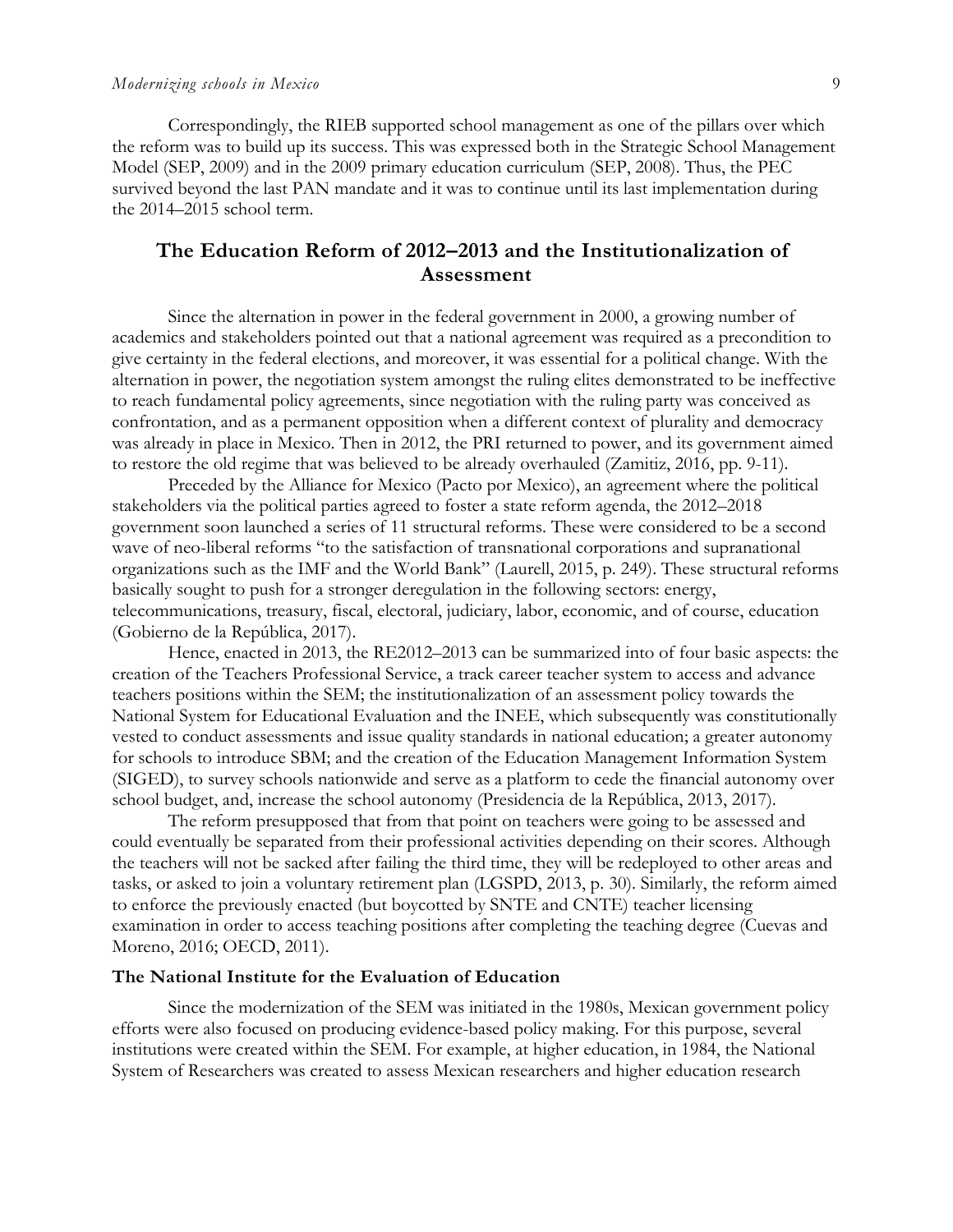programs. Another example is the National Assessment Centre for Higher Education created in 1994 to assess higher education candidates.

Additionally, Mexico started to take part in international standardized tests in elementary education. In 1995 the country participated in the TIMSS. In 1997, came the Latin American Laboratory for Assessment of the Quality of Education, and from 2000 onwards Mexico joined the OECD's assessments, Teaching and Learning International Survey (TALIS) and the PISA.

At the national level, SEP via the General Directorate of Evaluation (DGE), and recently through the INEE, was responsible for the Academic Achievements in Schools National Assessment (ENLACE) and the Quality and Academic Achievement Assessment, both in basic education.

Before being decentralized and granted with constitutional autonomy, the INEE origins can be traced to the SEP's embedded DGE at the end of the 1970s. Back then, assessment was initially conceived as sampling student's attainment and part of accreditation processes of open and distance education. It was not until the alternation in power in 2000 and partially due to the diffusion of international assessments outcomes, that M&E became part of the strategic policy agenda as the DGE established the National Educational Evaluation System. Further, in August 2002, the INEE was created by a presidential decree (Tamez Guerra, Knaul & Reimers, 2006, p. 15; DGE, 2002). Then, from 2002 until 2008, the INEE was a decentralized organization but still embedded within the SEP. Finally, the RE2012-2013 recognized the INEE's legal autonomy, to assess the quality, performance and outcomes of the SEM in preschool, primary, secondary and upper secondary education (INEE, 2016).

The INEE inherited from the DGE the coordination of the National Educational Evaluation System (DGE, 2002), a task force initially expected to be integrated by other government and academic institutions, and stakeholders (i.e. unions and civil society) (SEP, 2007). However, it is currently integrated by the INEE president, the INEE board of directors, members of the SEP (under-ministers) local level education ministers, and the M&E processes, standards and rules of operations of these (INEE, 2016).

It is possible to identify the genesis of the INEE between the strains of acquiring legal and organizational freedom to conduct assessments, and the SEP's entitlement to conduct analysis for the SEM. Education assessments beforehand, were a responsibility of several government institutions working under different frameworks. To exemplify these tensions Pérez-Moreno and Martínez note that between the period from 2001 to 2006, and the one from 2006 to 2012, the federal government budget allocation to the INEE increased around 24% –mainly for assessments and for disseminating their results. However, the extent of the INEE's actions was neither relevant nor linked to any government actions. Thus, the RE2012–2013 emphasized the need to increase the level of action of the INEE and the recalibration and scope of its assessments. For this purpose, the RE2012–2013 sought to give constitutional autonomy to the INEE in order to build on the State's credibility regarding its interventions in education policy (2015, p. 36-39, 45-46).

## **Stakeholders' Influence on Education Policy**

The education reforms period covering from the 1980s up to date has demonstrated that there have been essentially two main stakeholders: the government and Teacher Unions. Although this scenario has changed with the alternation in power, policies have maintained a quality and assessment leitmotiv, where the teachers have been particularly active within its unions. Nevertheless, civil society has been the big absentee during these reforms (Grindle, 2004), despite being mentioned both in the ANMEB and in the ACE, it is just until recently that society has been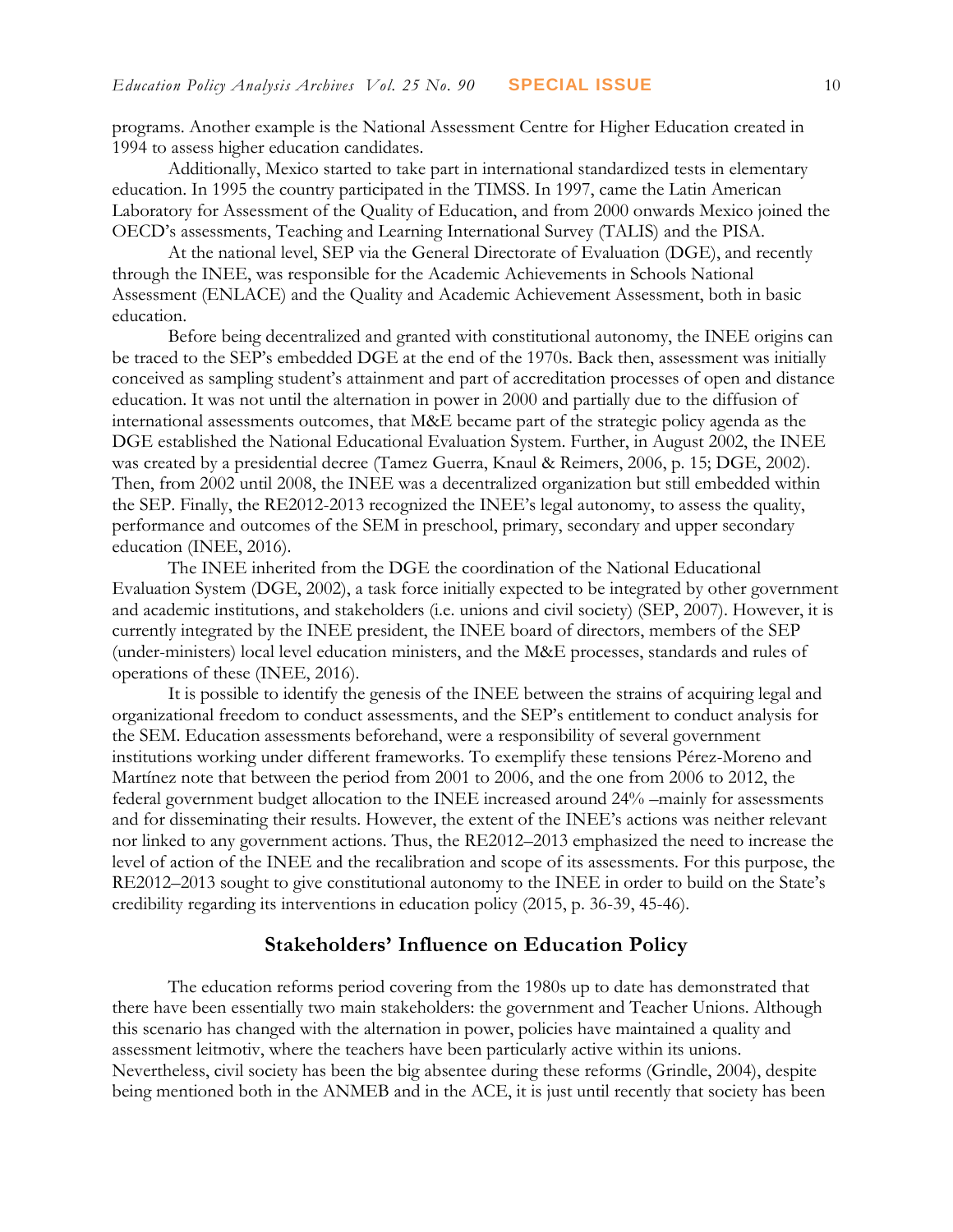increasing its involvement and participation in education policies. In that respect, there has been a growing involvement of NGOs and think tanks. During the last 10 years, its presence within the education policy debate noticeably increased. Apart from the government, we have mainly acknowledged the incidence of three stakeholders within the reviewed policies. Within this section we introduce these and describe how they influenced the enactment of SBM and M&E policies.

The first to be noted is the NGO Mexicanos Primero Foundation, created in 2005. The Foundation's patronage convened an advisory board which included the Chairman and CEO of Televisa (the largest mass media conglomerate in Latin America), and several other high profile Mexican business executives. To chair this foundation, Claudio X. González Guajardo, a former Televisa Foundation chairman and also former member of the advisory staff from the Ministries of Labor and Agribusiness (Mexicanos Primero, 2011). Throughout its history, Mexicanos Primero has produced several working papers where the Foundation describes the state of the art of education in Mexico (i.e. 'Contra la pared: estado de la educación' (2009); 'Brechas: estado de la educación' (2010); 'Metas: estado de la educación' (2011); and 'Ahora es cuando. Metas 2012–2024' (2012)). The NGO, which also produced a film 'De Panzazo' (2012), has had a controversial role as an education stakeholder since Mexicanos Primero campaigns in favor of accountability and transparency in education, and clearly emphasizes the NGO's vocation for quality through M&E and the production of accurate datasets to inform education policies (Ornelas, 2016). Similarly, Mexicanos Primero has advocated the RE2012–2013 and has condemned teachers' unions, both the SNTE and especially the National Coordinator of Education Workers CNTE. In fact, Mexicanos Primero has created a subsidiary NGO named "Aprender Primero" and aimed to exercise legal action against SEP, SNTE and CNTE when these contravene the NGO's interests.

In this regard, the main teacher union is the SNTE. Post-revolutionary governments grouped workers and patrons within guilds, unions, and industry to maintain a "checks and balances" system within the government. These associations later became indispensable for the ruling party (PRI) to remain in office. The PRI would control them by granting them positions within the government (known as "cuotas"). The SNTE was one of these indispensable associations and became the largest union in Latin America, grouping 1.5 million affiliated teachers. During the brinks of alternation in power, the lifelong secretary of the SNTE, Elba Esther Gordillo,"la maestra", was expelled from the PRI prior to the 2000 elections but managed to create a new political party, the New Alliance Party (PANAL) which has been used as a political leverage, allowing SNTE to maintain control of educational policies. This is how the SNTE was able to bypass the education reforms even after the alternation in power. However, in 2013, the SNTE, represented an obstacle to current RE2012-2013. A day after President Peña Nieto presented his reform on February 2013, Gordillo was arrested and charged with embezzling nearly 95 million USD in union funds. With this move, a major political player was ousted after 23 years of leading SNTE thus, warranting with this practically no opposition from the teacher union to the new reform.

The CNTE is another important stakeholder, a dissident faction form SNTE originated in 1979–1980; it clusters various sections of the SNTE mostly in the states of Guerrero, Michoacán, Distrito Federal, Puebla and Oaxaca, but has also some presence in other states where SNTE local sections dominate. Factions that integrate the CNTE have tried to recover the teacher union's significance and democracy within SNTE (Murillo, 1999). However, the CNTE is often regarded as conflictive and subversive, while the SNTE is mostly aligned to the ruling party, and it supports the Federal Government policies, its requirements and assessments. Conversely, the CNTE identifies as a union that fights against neo-liberal policies and in favor of free public and non-religious education. Therefore, the CNTE does not participate in standardized national assessments and has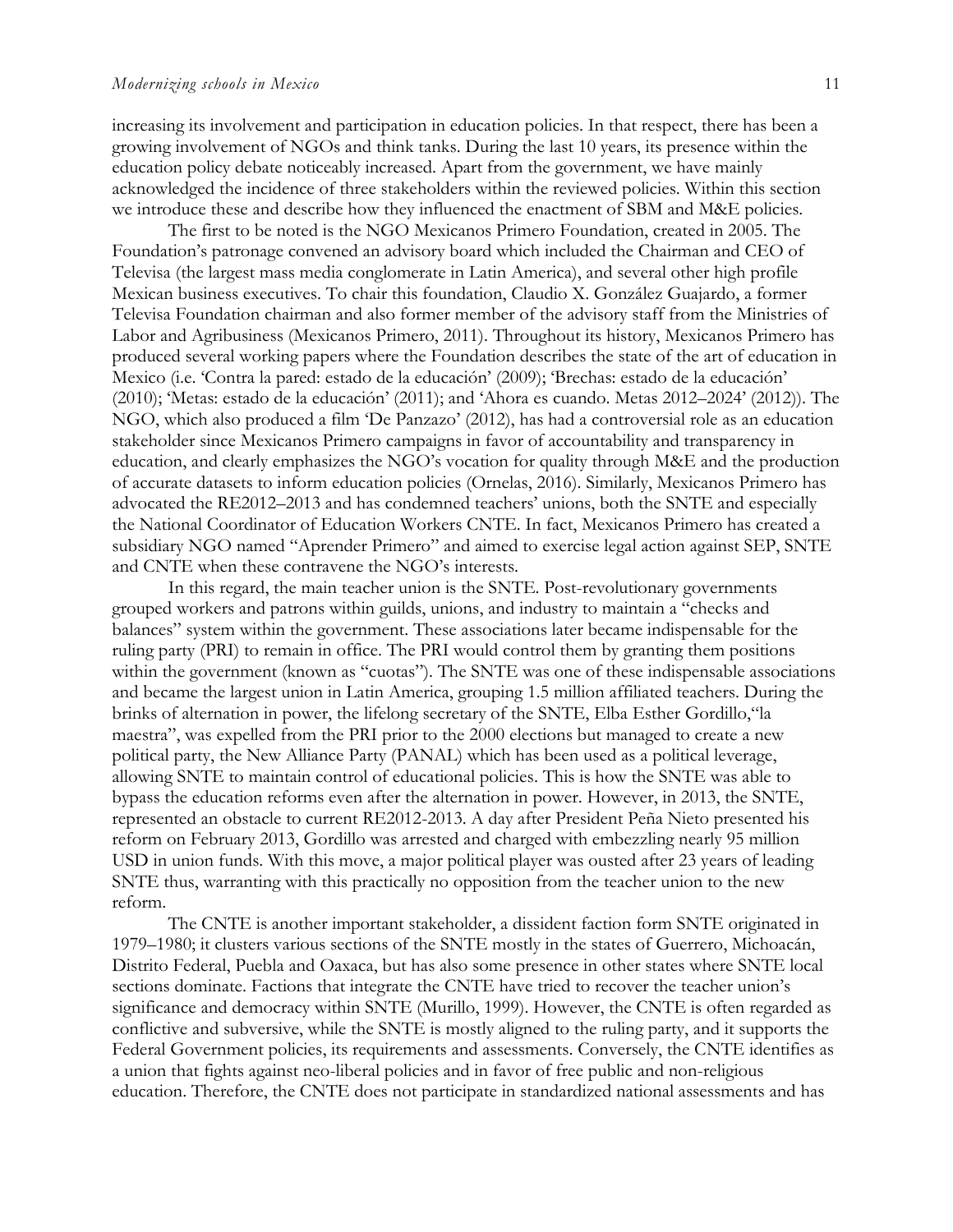opposed to the modernization and quality in education agenda and the RE2012–2013, striking ever since this was enacted.

Finally, global governance institutions have gained an important space as stakeholders in Mexican education system. After the 1980s the production and creation of curricula started to be heavily influenced by the new governance system imposed by the Washington Consensus. These influences were evident in recommendations made to make changes to national curricula. As the former Under-ministry of Education from 1992 to 1993, Gilberto Guevara Niebla explained that with the curriculum content modernization, the idea was "to go back to basics as was also proposed by the World Bank," which meant the abandonment of the interdisciplinary approach in education and a return to the idea of subjects instead (Camacho Sandoval, 2001, p. 6).Similarly, as we already noted, the World Bank has invested in results-based financing programs in education, which has evident policy implications. Further, Mexico's ascension to the OECD in 1994 and the WTO in 1995 implied to adopt global governance principles. One outcome of these engagements was Mexico's contribution towards the data aggregation. Mexico's production of databases yielded via assessments and measurements marked the country's contribution towards a unified global vision of education theory and policy information (Luna, Murillo & Schrank, 2014).

It is important to note that Mexico has signed several agreements with the OECD, and education is amongst the more important topics these agreements cover since the country has participated all the PISA assessments. More recently, Cuevas and Moreno (2016), also explore OCED's emphasis in terms of teacher assessment in Mexico via these agreements and policy recommendations. The logic, fostered by these international institutions, promotes an emphasis on leveling the education globally through top-down driven policy approaches. Another example of this is the recently and yet unfinished RE2012–2013's pedagogic model which has been heavily criticized for even plagiarizing an OECD document (cf. Lloyd, 2016).

## **Analysis of the Implemented Education Reforms**

With the subsequent education reforms that go from 1980 to 2011, educational polices in Mexico steered into two avenues. First, the decentralization of education entitled local governments to manage their resources and contractual relations with the teachers until 2012 (from 2013 on, the current reform works backwards –we explain why within further down this section). Secondly, the federal level maintained the tutelage over policy formulation and curricula creation. The federal education reforms and the education policies emanated from these, aimed to achieve better quality in education and improve its efficiency, essentially, to increase completion rates. However, the outcomes of these reforms and policies were quite mixed. While in theory these federal reforms intended to "pass the baton" down to the local level governments in order to cede autonomy over education policy making, these reforms became a sort of political alliances between the local and the federal governments, and the SNTE (Loyo, 2010; Zorrilla, 2002; Zorrilla & Barba, 2008).

Although it was expected that these reforms would undermine the political power of the unionized teachers, in practice, it was the same unionization that maintained the status quo between the teachers and the state by increasing the union bargaining power with the then disaggregated federal education administration. Back then, the SNTE could negotiate salaries directly with each governor at the local level, since the federal government was transferring the decentralized funds contributions. In fact, these contributions totaled roughly 27% of the federal budget allocation to the states (Villanueva Sánchez, 2010, p. 235) which then make the case for the strengthened SNTE.

Simultaneously, the modernization of the Mexican Education System took place "coinciding with the Reagan and Thatcher dominant trends of that time" (Martinez, 2001, p. 41), in this sense,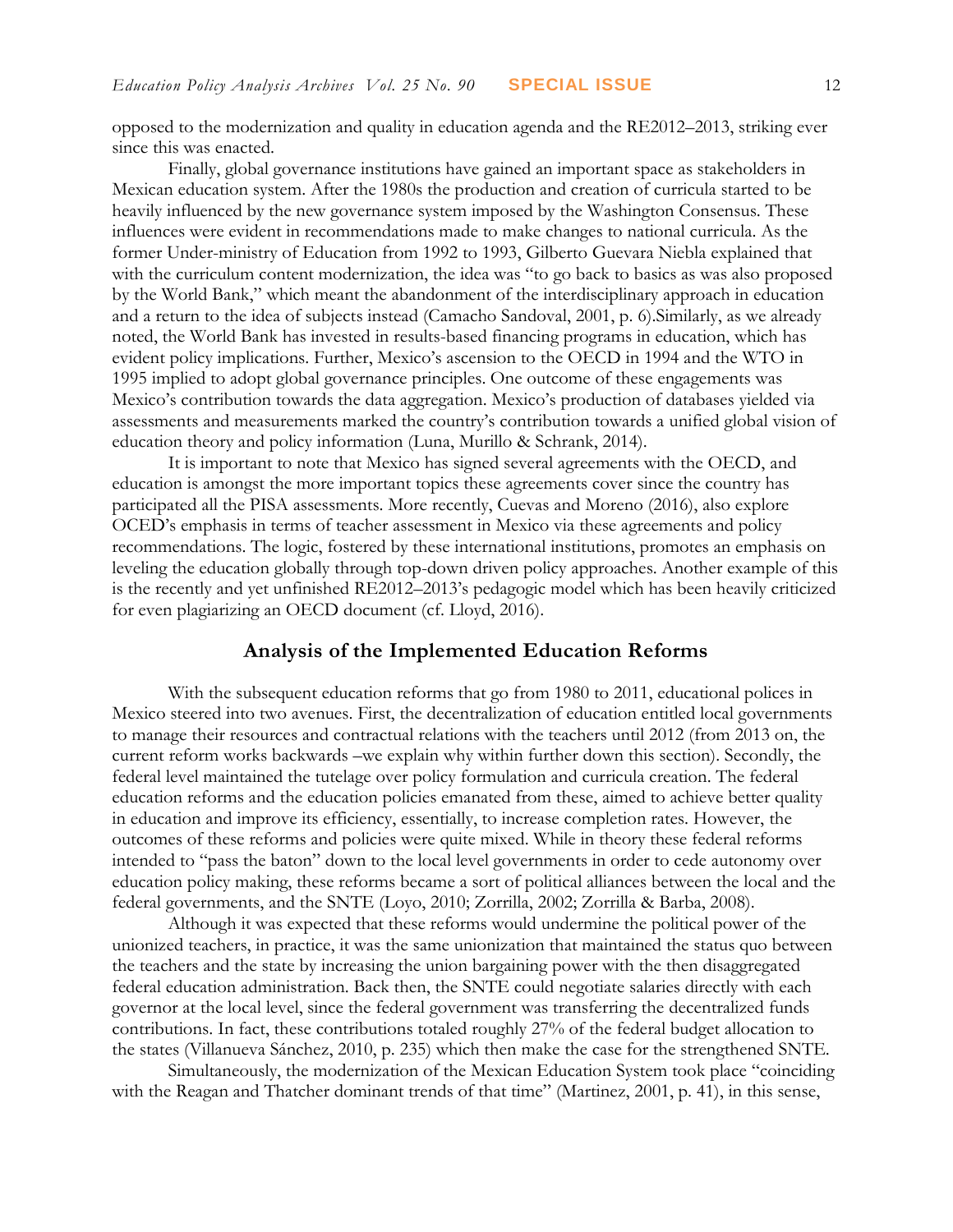education policy rhetoric did start to change by adopting New Public Management practices as this happened simultaneously in other sectors of the Mexican public administration and economy (Cejudo, 2003, 2008, Kettl, 2005; Pollitt & Bouckaert, 2003).

New Public Management influences were evident in the cases of the CM and the PEC. However, the outcomes these two programs have not shown any substantial impact in terms of advancing SEM's position within the OECDs assessments. In the case of the CM program, Vegas and Umansky (2005) study has found no positive association between students' attainment and the teachers' participation in the program. Likewise, López-Acevedo (2002), apart from sharing the same conclusions, also found that socioeconomic factors are a stronger determinant of student attainment since students at participating schools obtained better scores depending on their socioeconomic condition. Similarly, Santibañez and Martínez (2010) note that the participation in CM decreased and that the program had not demonstrated any important benefits over quality in education.

Along these lines, concerning teacher policy assessment, Diaz Barriga (2009) suggests that policy programs oriented to improve teachers' quality appear to be dominated by a subsequent increase in the levels of degrees acquired; however, it is still unclear how this affects or ameliorates their score. Yet the new RE2012–2013 pushes an even stronger teacher assessment policy.

With regards to the PEC, for Murnane et al. the goal of improving student attainment levels was sufficiently clear. No significant improvements were identified in educational outcomes for students, although it was noticed that the PEC was positively associated with a reduction on the students' dropout rate by nearly 6%. Similarly, greater participation and leadership was observed across the participating schools. In addition, as more schools signed in for PEC, the financial resources decreased causing each time, to allocate less budget to the schools (2006, p. 490).

Similarly, Díaz Barriga states that although the PEC is based on assessment evidence and is described as a bottom-up policy, "it collides with the state education control at the federal level", thus, it appears to be difficult to clearly identify the aims towards quality measurement within PEC. Besides, given the variegated nature of the SEM (i.e. geographically, socioeconomically, culturally), it is impossible to "correlate the school work carried out after a certain school joined the PEC due to dropout rates, academic failure and non-correspondence between age group and school level" (2009, p. 22). In any case, it is very difficult to conclude whether or not PEC has contributed positively to the improvement of the students' performance.

With regards to the RE2012-2013, this also established an assessment policy where a rationale of homogeneous assessment is applied in a very heterogeneous educational system; and finally, it opened the door for private investment in the public system as it increased school autonomy. In this sense, dissident teachers were concerned that SBM autonomy were to become and ideal gap to insert privatization schemes and an alibi to charge parents with the school improvements where these were before a state responsibility; this was to their eyes, limiting the education gratuity (Pérez-Arce, 2016, p. 223).

Similarly, Pérez-Arce considers the RE2012–2013 and its subordinate statutes and regulations, on the one hand sparkled teacher protests and demonstrations, and on the other, neverending government advertising campaigns about the benefits of the reform to the SEM and the Mexican people. To his view, one of the biggest mistakes of the reform, was the lack of participation of the teachers in the reform and policy formulation processes (2016, p. 215, 219).

### **High-Stakes Assessments and the RE2012–2013**

Magaña and Parga (2015, p. 125) consider the RE2012–2013 is a hybrid policy given its labor and educative traits. In fact, in words of the former 2012–2015 Ministry of Education, Emilio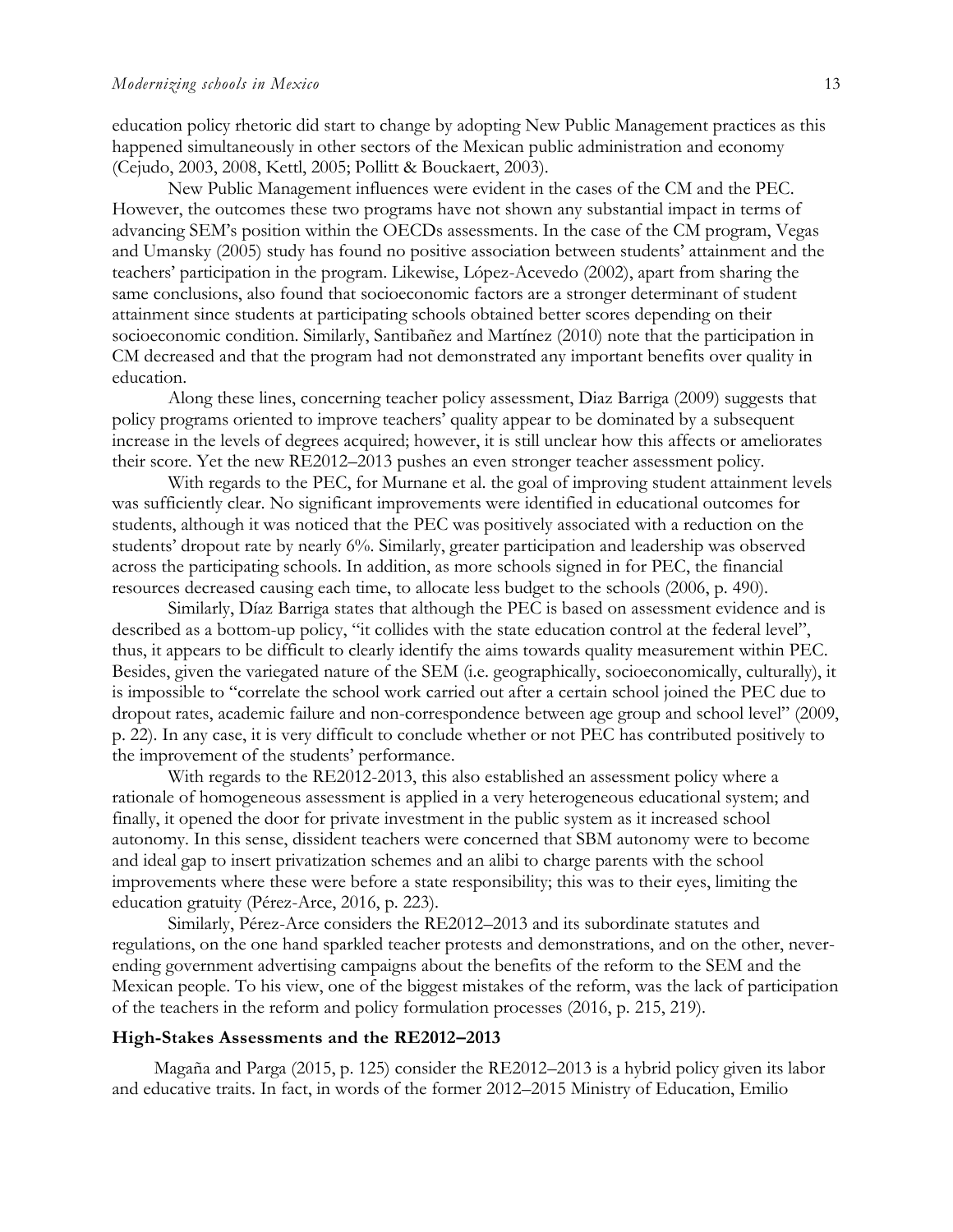Chuayffett Chemor "it is partially about labor but deeply about education" (Aristegui Noticias, 2013). Hence, for Aboites, "the amendments on the 3rd article of the Constitution imply a change in labor contractual conditions" (2013, p. 31).

However, the 'Agreement for the Universal Assessment of Teachers and Directors in Service at Basic Education' was signed a year before the RE2012–2013 took place, still under the ACE. This meant that the assessment was then agreed by both the SNTE and the federal government. This agreement became the basis of the Teachers Professional Service, recovering the idea of advancing the teachers' position according to their assessment (Magaña & Parga, 2015, p. 134), but also establishing that teachers needed to be assessed immediately after graduating from normal schools in order to become group teachers. In this sense, instead of prioritizing the reform efforts towards preservice teacher training, the RE2012-2013 focuses on assessing teachers with dissimilar training credentials. Hence, the response to the teachers to the RE2012–2013 high-stakes assessments has been one of resistance, especially from the CNTE. In 2013 after the protests erupted, the RE2012– 2013 education reform was halted by the CNTE teachers, precisely because the reform's disregard of teachers within the formulation of the assessment framework.

During the spring of 2016, when the SEP tried to give another push and enforce the deadlocked reform's assessments, the CNTE's opposition built momentum among the teachers of Guerrero, Michoacán, Chiapas, Mexico City and Oaxaca mainly, but eventually also teachers from northern states joined the strikes (Bacon, 2016). Perceived as a political maneuver, the federal government then arrested the CNTE leader and charged him with fraud (Hernández Navarro, 2016). At the same time, Federal Police charged teachers in a demonstration in Nochixtlán, Oaxaca and eleven people died in the violent outburst (Moser, 2016) causing the Ministry of Interior's (SEGOB) intervention to deescalate the conflict. As the school year began in early September, the CNTE leader was released in August 2016 (Matías, 2016), and teachers returned to their schools but the reform implementation stalled. While, the rhetoric of the SEP political discourse still emphasizes it, in practice the reform's implementation is still much in doubt as the assessment's compliance was declared 'voluntary' by the INEE for one more year (Hernández, 2016).

Overall, the RE2012–2013, ties up high-stakes teacher assessments with SBM and M&E platform through the INEE. The articulation of these policies towards the RE2012–2013 also, rises them at a constitutional level when in the past were sector policies emanated from a policy framework. Thus, these reforms reinforce the marked alignment of the INEE's assessment culture with the OECD as evidenced by the same agency (OECD, 2014, p. 11). Similarly, as we have reviewed, CM was tied to student attainment assessments as well as the RE2012–2013 high-stakes teacher assessments relate now to student attainment. Along these lines, Sellar and Lingard point out the OECD's new 'holy grail' lies in assimilating students and teachers' assessments by combining TALIS with PISA in order to increase the explanatory power of M&E mechanisms (2013a, p. 199).

Furthermore, the institutionalization of the assessment as core an education policy, is evidenced by the historical development of the same INEE: born within the ministry of education, later separated from it and finally almost legally equalized to the ministry as its autonomy was constitutionally granted. However, the INEE's integration raises question about the centralization of education. While in the period from 1989 to 2012 the decentralization processes tried to subsequently disaggregate the education system –or at least initiated it, the RE2012–2013, seem to actually work backwards. For example, in financial and fiscal terms, the ANMEB represented a change in the federal budget allocation rules. New budgetary allocations and funds (such as the Contributions Fund for Basic and Normal Education and the Multiple Contributions Fund) were required in order to yield the federal budget to the local level of government in order for these to "pick up the baton" and take over the teachers' payroll locally (CEFP, 2007).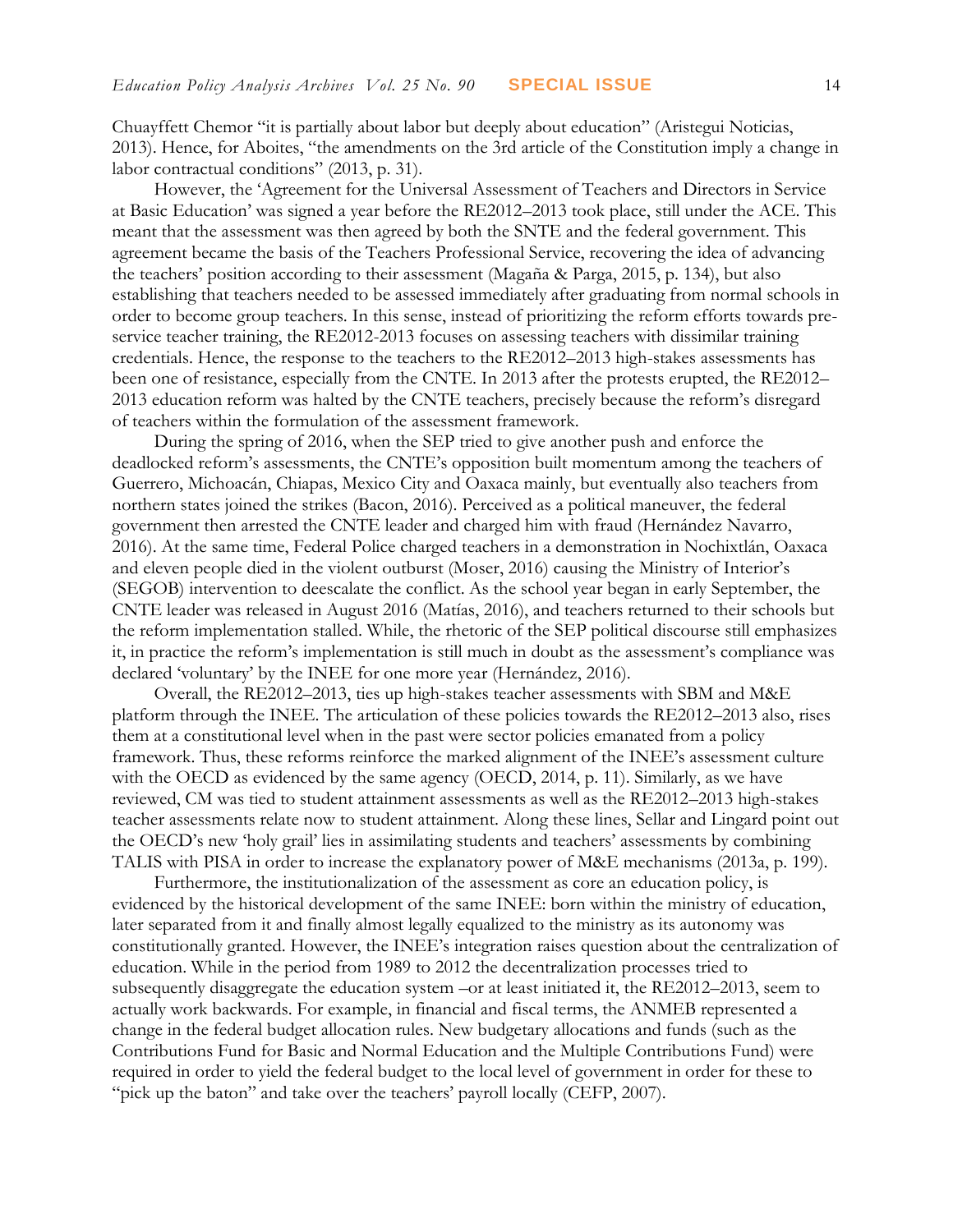#### *Modernizing schools in Mexico* 15

On the contrary, with the RE2012–2013 the education's budgetary allocations were now set to become the responsibility and jurisdiction of the Ministry of Finance and the state (local) allocations were abolished (CEFP, 2014). With this, the national teacher payroll was centralized again and became part of the SIGED; as a consequence, the teachers' union bargaining power with the local level was de facto eliminated (at least the SNTE's one). Therefore, once the government had recovered SNTE's control, and the teachers' payroll, the SEP would maintain the education policy tutorship, and prevent any possible boycott of the RE2012–2013 from the teachers as they were now in theory not able to strike without being summoned.

Another effect from the RE2012-2013 has been the corruption claims against SEP and SNTE and CNTE unions. Regularly instigated by think-tanks, and frequently biased towards the CNTE, these claims have been seconded by the media and have also contributed to demean and relegate the opposition to the top-down driven reforms and the demands for teacher participation in the policymaking process. Similarly, these "led claims" (Ornelas, 2016, p. 103) have served as a baseline for the think tanks' growing rhetoric demand for accountability and transparency in education, given the disastrous results obtained in international education assessments. By the same token this rhetoric has also been utilized to advertise among the society and the public opinion the need for the RE2012–2013 implementation in order to increase quality in education. To this extent, the Minister of Education recently expressed that "PISA 2015 results evidenced the need for advance in the implementation of the RE2012–2013" (El Financiero, 2016). Verger and Curran (2014) and Kamens (2013) also note this "advertising" strategy has been used to push the reforms. In fact, these was also observed in 2001 when in order to foster the INEE's development and the need to nurture M&E through the PRONAE, the then PAN government, spread the first PISA results in Mexico after a long time of assessment silence (Martínez-Rizo & Silva-Guerrero, 2016). However, Díaz Barriga (2009) recognizes that after over ten years of assessments in Mexico, the production of scores has had no significant outcome use for policy-making as these did not uncover exactly where the education deficiencies are allocated; neither did these scores describe where the pedagogical emphasis should be made to improve education policy.

Conversely, with the RE2012–2013, Magaña and Parga state that "within this context, it is obvious that the teachers will be more professionalized as they acquire specific pedagogic education, thus, contributing to the credentialization of the profession" (2015, p. 142). Once the Teachers Professional Service was included in the RE2012–2013, this policy redefined the standards of good professional practices, and with good practices epistemic communities and economic interests start to emerge (Sellar & Lingard, 2013b). Along those lines, Díaz Barriga (2009), Ball (2012) and Gunter, Hall and Mills (2015), also note out that under the trend of the assessment culture, a market driven rationale for education policy appears, where advisors, consultants, assessments experts and other forms of edu-businesses thrive and blossom through all education levels. One example of this is private universities increasing provision of in-service training and reforms updates, to the SEP (cr. ITESM 2016; SEP, 2016).

Similarly, for educational publishing houses it is becoming a common practice to approach schools to sell specialized training 'guidebooks' or 'studying kits' (with multimedia material included) for the standardized tests' PISA and ENLACE (Echávarri, 2016, p. 167). However, not just the legal edu-business has profited with standardized tests. While empirical research has documented teachers –sometimes using unorthodox methods (i.e. obtaining special guidebooks leaked within the SEP) to train for the tests to improve school scores and help public schools to perform better than private ones (Peraza, 2015, p. 14), the CNTE has also been outspoken and has denounced the illegal sell of the ENLACE exams in several parts of the country, before the test was even applied to students. The dissident union accused the SNTE and the SEP of setting up a lucrative business where both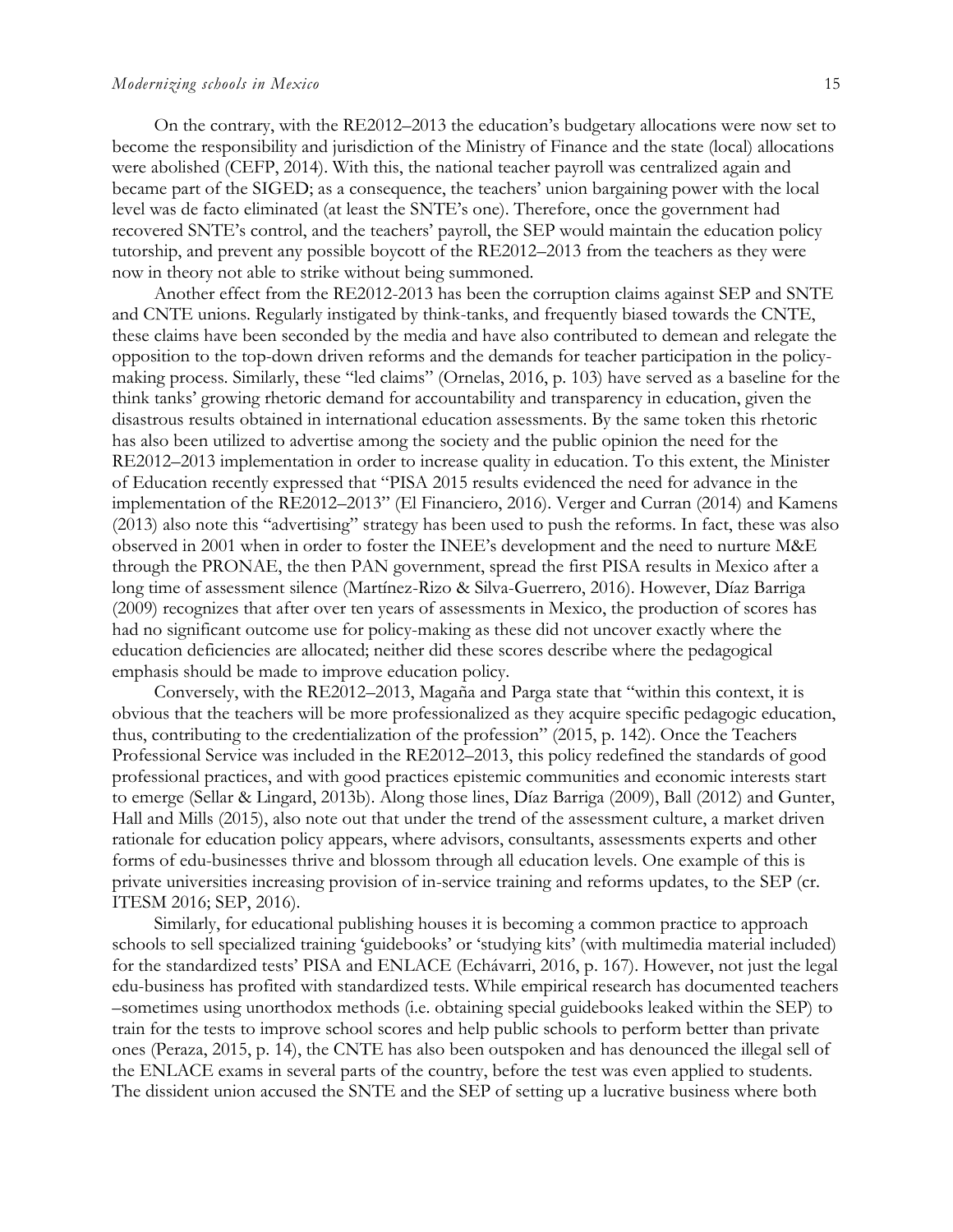teachers and the ministry benefit from better student scores, the former advancing in CM levels and the latter by advancing quality in education (Reforma, 2013). In this sense, corruption has been acknowledged by to Eduardo Backhoff, member of the INEE's board of directors, as a reason for the discontinuation of ENLACE in 2014 (although it was later substituted by another assessment) (Milenio, 2014).

Likewise, the growing importance of standardized assessments in basic education and the weight of these over school status and reputation often leads group teachers to devote more time to prepare the students for the tests than to develop and cover the curricula both in public and private schools (Echávarri, 2016; Peraza, 2015), and has even led to local level "enlace-like" tests (Martínez Rizo & Blanco, 2010, p. 116). Teaching to test then becomes a common practice, which has even been reported by the OECD (2012, 2014) as one of the prevalent problems related to the ENLACE education assessment. These, are part of the side effects or "opportunistic behaviors" that a highstakes and standardized testing culture trigger in education (Jones, Jones & Hargrove, 2003; Stetcher, 2002; Verger & Parcerisa, 2017). Similarly, evidence suggesting that these dominating approaches have undermined civil society and increased the cost of education for the parents, has also been pointed out by Poppema (2012) and Edwards (2016), who conclude that in the case of El Salvador, similar approaches had informed the implementation of polices like EDUCO, which aimed to increase local school accountability by introducing SBM models. Instead, these have implanted a neo-liberal logic within a previously truly community-based popular education, and had rendered the cost of infrastructure to parents.

Finally, as the RE2012–2013 progresses, this not only sees the participation of the private sector in education via the so-called edu-business, think tanks, or international governance institutions. As of December 2015, and September 2016 the SEP, through the federal government, issued bonds to raise capital for infrastructure investment in education. This now opened the door to the financial sector participation in education. As part of the RE2012–2013, these debt instruments were placed at the Mexican Stock Exchange, in order to raise 2,500 million USD and finance infrastructure investment in basic education (El Economista, 2015, 2016). Academics and consultants have agreed on the lack of clarity in this policy's rules of operation (Orozco, 2015a) which has already been financially intermediated by global financial institutions such as BBVA Bancomer and Bank of America-Merrill Lynch (Orozco, 2015b).

## **Concluding Remarks**

 After 30 years of educational reforms that have sought to modernize, systematize and improve the SEM. However, paradoxically, these reforms have evolved in parallel to the constant stagnation of public education. Furthermore, while these reforms have stressed M&E and accountability as an underscoring element to increase the quality in education, the SEM and the reforms this has gone through seem to neglect other essential elements related to students' attainment. For example, UNICEF, has reported that stunting is prevalent in 13.2% of Mexican children (UNICEF, 2016). Similarly, the 2012 Health and Nutrition National Survey reported that 10% of the childhood in primary school age, suffer from anemia (Gutiérrez et al., 2012). While these issues might constitute a problem of public health they relate to student attainment and learning; in fact, the OECD child well-being index considers some of these aspects, and accordingly, rates Mexico far below from the rest of the OECD members only above Turkey. In this same respect, the OECD's report 'Doing Better for Children' highlights that "Mexico has the highest rate of children lacking key possessions important for education, with more than one in 10 children being deprived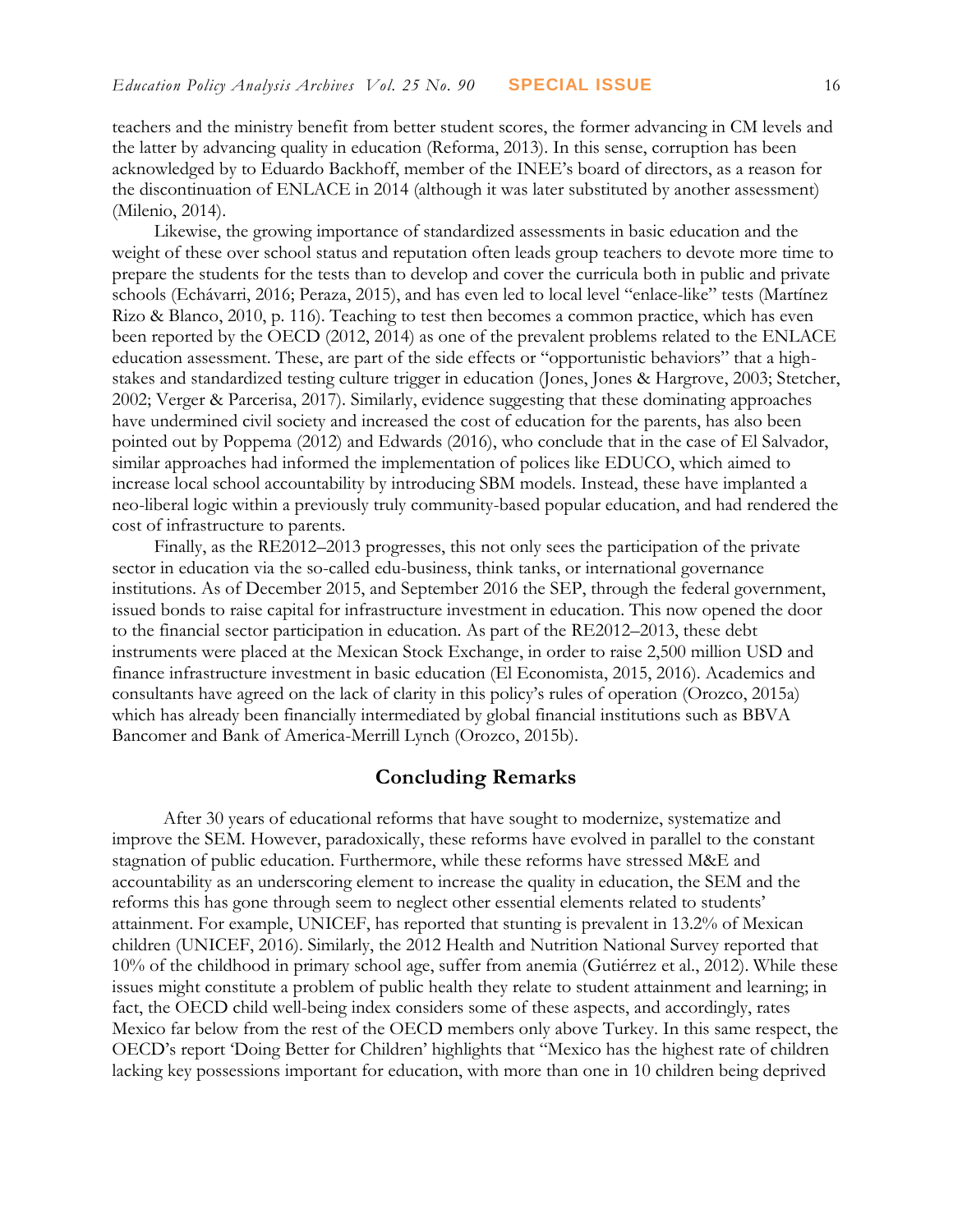of study tools like a computer and internet connection, a desk or quiet place to study, or textbooks" (OECD, 2009).

Similarly, the Inter-American Development Bank report on School Infrastructure and Learning in Latin American Elementary Education highlights that in Mexico only one third of public schools have an ICT laboratory; less than 10% of the schools have a science lab; and more than 70% of the schools in Mexico have lack of proper toilets (Duarte, Gargiulo & Moreno, 2011). Likewise, the INEE reports that just in pre-schooling, more than 30% of the school classrooms have infrastructure deficiencies (i.e. lacks whiteboards, chairs, etc.) and more than 10% lacks electricity with this numbers increasing in indigenous schools (INEE, 2010). Nevertheless, teachers are commonly blamed for their reluctance to be assessed and to implement a reform that has not seen their participation in the formulation stages of this. Consequently, as the failures of the implemented reforms in the SEM are reported, teachers are held accountable. We believe the implications of these salient issues, namely infrastructure and health deficiencies, should also be weighted in terms of the implications these issues have vis-à-vis the reform, since up to date there is not enough research about how these variables affect the overall RE2012-2103 implementation.

In addition, the RE2012–2013 repeats the mistakes of the previous reforms, consistently denying the effective participation of teachers and the imposition of education models that do not respond to the real needs of a culturally diverse nation and a socioeconomically variegated country. The punitive assessment of the teachers that also "bears a striking resemblance to the high-stakes testing inaugurated by No Child Left Behind in the United States" (Levinson, 2014) blames and backstab the teachers the PRI and PAN have used to support their government terms in office through the SNTE. It should be acknowledged that the substitution of the SNTE leader during the outset of the RE2012–2013 takes place under a similar context as with ANMEB implementation and Gordillo's ascension to the leadership of the teacher union (cf. Grindle, 2004). As Alvarez, Garcia-Moreno, and Patrinos (2007) acknowledge, teacher unions are important to support changes in education policies (i.e. reforms), however, in Mexico, unions have been constantly used for political motivations, beyond educational ones, thus, eroding the teachers' participatory spaces within policy. Moreover, the reform sentences teachers before giving them the benefit of the doubt. Nonetheless, the latest reform was even more concerned with teachers' standardized assessments.

One avenue for future research that derives from our research points out at the existing gap between policy makers and teachers. Teachers have extensive and in depth 'field knowledge' that tends to be left aside. In this sense looking effective participatory models of policy making in education (cf. Carr & Kemmis, 1986), beyond politicians' rhetoric, offer another avenue that can both respond to the need to improve quality in education, as well as the teachers' knowledge and adequate in-service training requirements. Instead, the RE2012-2013 seems to privilege a teachers' deficit by increasing their laying off to the detriment of labor and professional rights instead of an ad hoc inclusive and participatory formulated in-service teacher education. Although the Supreme Court has declared the Teachers Professional Service General Law as constitutional in 2015, initially some academics like Constitutional Law Professor Burgoa, questioned the violation of the constitutional principle of protection against the retroactive application of the law for those teachers that were already in service (García, 2012). As for those teachers that have not yet obtained a permanent position, the INEE has noted the lack of observance of the Teachers Professional Service General Law with some teachers even after successfully passing the assessments (i.e. teachers have not been assigned a permanent position), situation that contributes to increase teachers precarious work conditions.

In our view, the RE2012–2013 and its predecessors juxtaposed both the assessment and the pedagogic model based upon competencies. The latter supposedly aimed to detach from the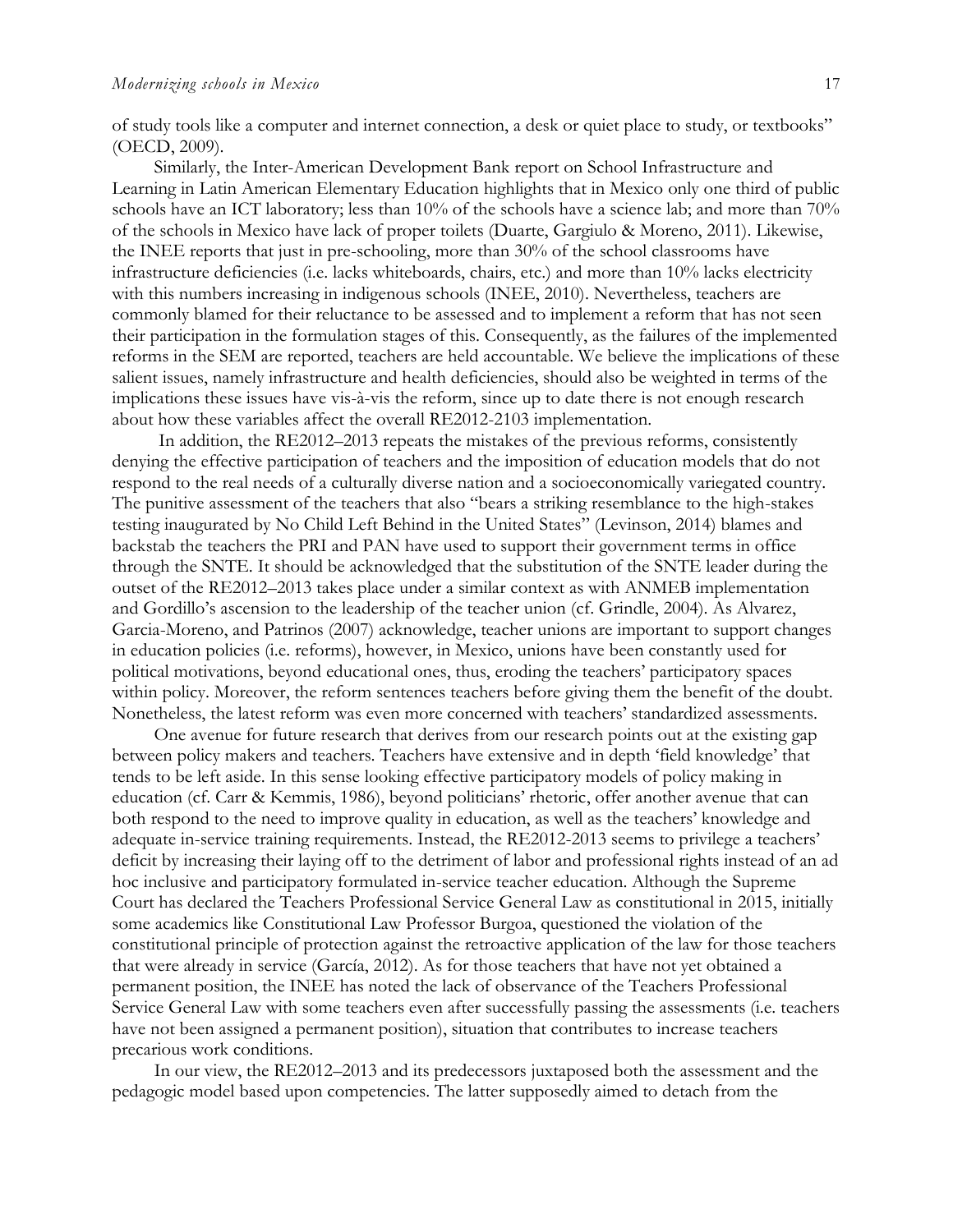traditional model of education that privileged repetition and memorization for both students and student teachers. However, as we have noted in this article, these influences have continued as the pedagogic model based on competencies was introduced in education policies to match the same competencies rhetoric proposed by international development agencies. While these reforms allegedly distance from this old model, the M&E actually supports it by enforcing standardized tests that actually make use of practices such as the specialization in teaching for tests or better said "training for testing" seem to be setting the school and classroom goals. With this article we also aim to sets up a baseline for further in-depth research with regards to the effects of accountability and testing cultures across the schools in Mexico and especially with regards to the effects in teachers and their daily practices. It is essential, in our view, to elucidate the implications of enacting topdown driven policies across a diverse education sector, especially in terms of the re-contextualization processes of these policies at the school level.

## **References**

- Aboites, H. (2013). *Implicaciones de la reforma de 2012 al Artículo 3° Constitucional*. En El Cotidiano (179). Mexico: UAM Azcapotzalco.
- Alvarez, J., Garcia-Moreno, V. A., & Patrinos, H.A. (2007). *Institutional Effects as Determinants of Learning Outcomes: Exploring State Variations in Mexico.* World Bank Policy Research Working Paper No. 4286.
- Andere, E. (2013). *La escuela rota. Sistema y política contra el aprendizaje en México*. Mexico: Siglo XXI.
- Aristegui Noticias (2013, September 4). *Reforma es parcialmente laboral pero profundamente educativa: Chuayffet en MVS*. Retrieved from http://aristeguinoticias.com/0409/mexico/reformaes-parcialmente-laboral-pero-profundamente-educativa-chuayffet-en-mvs/
- Bacon, D. (2016, June 21). Why Are Mexican Teachers Under Fire for Protesting Education Reform? *Truthout.* Retrieved from http://www.truth-out.org/news/item/36507-why-aremexican-teachers-under-fire-for-protesting-education-reform
- Ball S. J. (2012). *Global Education Inc.: New policy networks and the neoliberal imaginary*. New York: Routledge.
- Berg, B. L. (2004). *Qualitative Research Methods for the Social Sciences*. 5th ed. Toronto: Pearson.
- Bracho, T. (Ed.) (2008). *Informe Final de la Evaluación de Consistencia y Resultados del Programa Escuelas de Calidad QSP VII.* Mexico: Centro de Investigación y Docencia Económica.
- Buffie, E. (1990). *The Record of Stabilizing Development*. In J. Sachs (Eds.). *Developing Country Debt and Economic Performance*, *Volume 2: The Country Studies - Argentina, Bolivia, Brazil, Mexico* (pp. 398–417). Chicago: University of Chicago Press.
- Cabrera, S. (2015). Las reformas en México y el TLCAN. *Revista Problemas del Desarrollo*, (January–March), 77-101.
- Camacho Sandoval, S. (2001). Hacia una evaluación de la modernización educativa. Desarrollo y resultados del ANMEB. *Revista Mexicana de Investigación Educativa* (September).
- Cárdenas, E., & Castañeda, G. (1994). *Cuatro enfoques alternativos sobre la petrolización de una economía,* in: *La Economía de Mexicana, un enfoque analítico*. Mexico: Limusa.
- Carr, W., & Kemmis, S. (1986). *Becoming Critical. Education, Knowledge and Action Research*. London: The Falmer Press.
- Cejudo, G. M. (2003). Public Management Policy Change in Mexico, 1982-2000. *International Public Management Journal, 6*, (3), 309-325.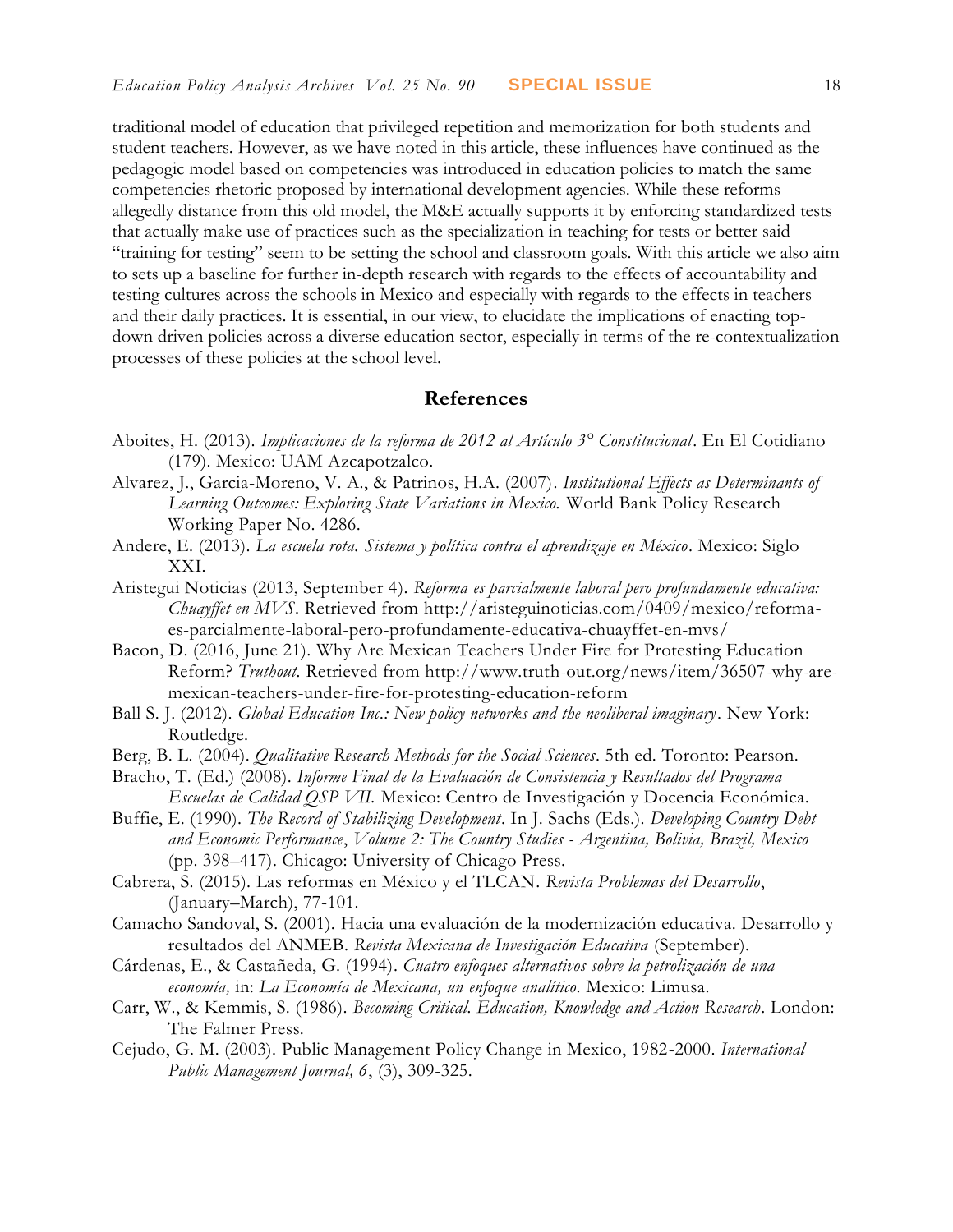- Centro de Estudios de Finanzas Públicas. (2007). *Nota Informativa. Antecedentes, evolución y distribución del Fondo de Aportaciones para Educación Básica y Normal (FAEB).* H. Cámara de Diputados. Mexico: CEFP. Retrieved from http://www.cefp.gob.mx/notas/2007/notacefp0472007.pdf
- Centro de Estudios de Finanzas Públicas (2014). *Nota Informativa Fondo de Aportaciones para la Nómina Educativa y el Gasto Operativo.* H. Cámara de Diputados. Mexico: CEFP. Retrieved from

http://www.cefp.gob.mx/publicaciones/nota/2014/noviembre/notacefp0672014.pdf

- Cuevas Cajiga, Y., & Moreno Olivos, T. (2016). Políticas de evaluación docente de la OCDE: un acercamiento a la experiencia en la educación básica mexicana. *Archivos Analíticos de Políticas Educativas, 24* (120).
- Diario Oficial de la Federación. (2011). *Reglas de Operación Programa escuelas de Calidad*. 26 December, 2011. Mexico: DOF. Retrieved from http://basica.sep.gob.mx/pec/pdf/reglas/ropec2012.pdf
- Diario Oficial de la Federación. (1992). *Acuerdo Nacional para la Modernización de la Educación Básica. Secretaría de Educación pública.* Mexico: DOF. Retrieved from https://www.sep.gob.mx/work/models/sep1/Resource/b490561c-5c33-4254-ad1caad33765928a/07104.pdf
- Dirección General de Evaluación. (2002). *La experiencia de la Dirección General de Evaluación en la educación básica y normal. 30 años de medición del logro educativo*. Secretaría de Educación Pública. Mexico: DGE SEP. Retrieved from http://www.educacionbc.edu.mx/departamentos/evaluacion/descargas/Archivos/DGE
	- \_SEP\_historia.pdf
- Díaz Barriga, A. (2009). Assessment in Mexican Education. An excess of programmes and absence of the pedagogical dimension. *Sisifo Education Sciences Journal*, (9), 19-30.
- Duarte, J., Gargiulo, C., & Moreno, M. (2011). *School Infrastructure and Learning in Latin American Elementary Education: An Analysis Based on the SERCE.* Inter-American Development Bank. Retrieved from

https://publications.iadb.org/handle/11319/5449#sthash.Uvns8NLY.dpuf

- Echávarri, J. (2016) *ICT and Education Policies in Developing Contexts: The Case of Teachers in Mexico.* (Doctoral dissertation), School of Environment, Education and Development, Faculty of Humanities, The University of Manchester. United Kingdom.
- Edwards Jr., D. B. (2016). *A perfect storm: The political economy of community-based management, teacher accountability, and impact evaluations in El Salvador and the global reform agenda*. In W. Smith (Ed.) *Global testing culture: Shaping education policy, perceptions, and practice*. Oxford Studies in Comparative Education. Symposium Books.
- El Economista. (2015, December 5). *Primera emisión de bonos educativos capta 8,581 mdp.* Mexico. Retrieved from http://eleconomista.com.mx/mercadosestadisticas/2015/12/04/bonos-educativos-captan-8581-mdp-primera-emision
- El Economista. (2016, December 20). *Reabren los bonos educativos este lunes en la BMV.* Mexico. Retrieved from http://eleconomista.com.mx/mercadosestadisticas/2016/09/18/reabren-bonos-educativos-lunes-bmv
- El Financiero. (2016, December 6). *México no está satisfecho con resultados de PISA: Nuño.* Mexico. Retrieved from http://eleconomista.com.mx/sociedad/2016/12/06/mexico-nosatisfecho-resultados-pisa-nuno
- El Universal. (2006, July 10). *Reconoce Gordillo Conversaciones telefónicas a favor de Calderón*. Mexico. Retrieved from http://archivo.eluniversal.com.mx/notas/361276.html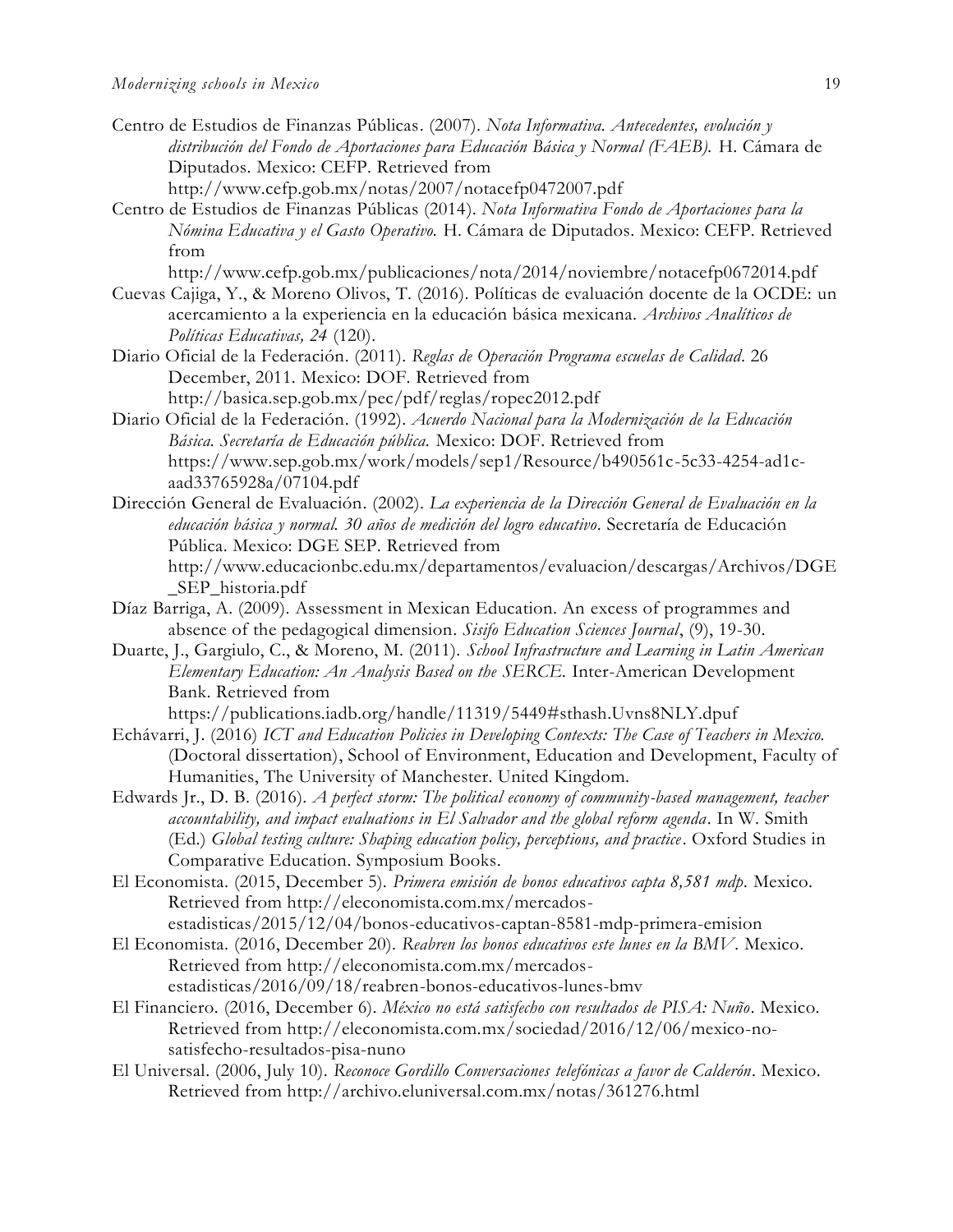- García, I. (2012, December 12). *Los maestros quedan 'intocables' ante la reforma educativa*, ADNPolítico. Mexico. Retrieved from: http://www.adnpolitico.com/gobierno/2012/12/20/los-maestros-quedan-intocablesante-la-reforma-educativa
- Gereffi, G., & Hempell, L. (1996). *Latin America on the global economy: Running faster to say in place.* NACLA's Report on the Americas 29(4), pp 28-17.
- Gobierno de la República. (2017). *Las reformas en acción, Reformas estructurales.* Mexico. Retrieved from http://reformas.gob.mx/las-reformas
- Gómez-Morín L., & Reimers, F. (2006). Fortaleciendo la escuela pública. Fundamentos de una política centrada en la escuela. In F. Reimers (Ed.), *Aprender Más y Mejor*. Mexico: Fondo de Cultura Económica, SEP, Escuela de Postgrado en Educación de la Universidad de Harvard, ILCE.
- Grindle, M. S. (2004). Interests, Institutions, and Reformers: The Politics of Education Decentralization in Mexico. In R. Kaufman and J. Nelson, (Eds.), *Crucial Needs, Weak Incentives: Social Sector Reform, Democratization and Globalization in Latin America*. Baltimore: Johns Hopkins University Press and Woodrow Wilson Center.
- Gunter, H., Hall, D., & Mills, C. (2015). Consultants, consultancy and consultocracy in education policymaking in England. *Journal of Education Policy, 30*(4), 518-539.
- Gutiérrez, J. P., Rivera-Dommarco, J., Shamah-Levy, T., Villalpando-Hernández, S., Franco, A, Cuevas-Nasu, L., . . . Hernández-Ávila, M. (2012). *Encuesta Nacional de Salud y Nutrición 2012*.*Resultados Nacionales*. Cuernavaca, México: Instituto Nacional de Salud Pública. Retrieved from

http://ensanut.insp.mx/informes/ENSANUT2012ResultadosNacionales.pdf

- Hargreaves, A., Earl, L., Moore, S., & Manning, S. (2001). *Learning to change: Teaching beyond subjects and standards.* San Francisco: Jossey-Bass.
- Hernández, L. (2016, August 26). *Evaluación de desempeño a maestros será voluntaria.* Excelsior. Mexico. Retrieved from http://www.excelsior.com.mx/nacional/2016/08/26/1113128
- Hernández Navarro, J. (2016, June 28). *Rubén Núñez, la moneda de cambio.* La Jornada. Mexico. Retrieved from http://www.jornada.unam.mx/2016/06/28/opinion/017a2pol
- Instituto Nacional para la Evaluación de la Educación. (2006). *Breve recorrido por la evaluación de la educación básica en México.* Los temas de la evaluación: Colección de folletos. 17. Mexico: INEE.
- Instituto Nacional para la Evaluación de la Educación. (2010). *La educación preescolar en México Condiciones para la enseñanza y el aprendizaje*. Mexico: INEE.
- Instituto Nacional para la Evaluación de la Educación. (2015). *Los Docentes en Mexico, Informe 2015*, Mexico: INEE. Retrieved from

http://publicaciones.inee.edu.mx/buscadorPub/P1/I/240/P1I240.pdf

- Instituto Nacional para la Evaluación de la Educación. (2016). El SNEE y la Política Nacional de Evaluación de la Educación. Avances y perspectivas*.* Edición especial: *Gaceta de la Política Nacional de Evaluación Educativa 2*(4). Mexico: INEE (2016, March – June).
- ITESM. (2008). *Secundarianet y Telesecundaria unirán esfuerzos.* Portal Informativo Tecnológico de Monterrey. Retrieved from

http://www.itesm.mx/wps/wcm/connect/snc/portal+informativo/por+campus/aguas calientes/institucion/nin096

ITESM. (2016) *Firman acuerdo Tec de Monterrey y la SEP para contribuir a la Reforma Educativa* . Portal Informativo. Tecnológico de Monterrey. Retrieved from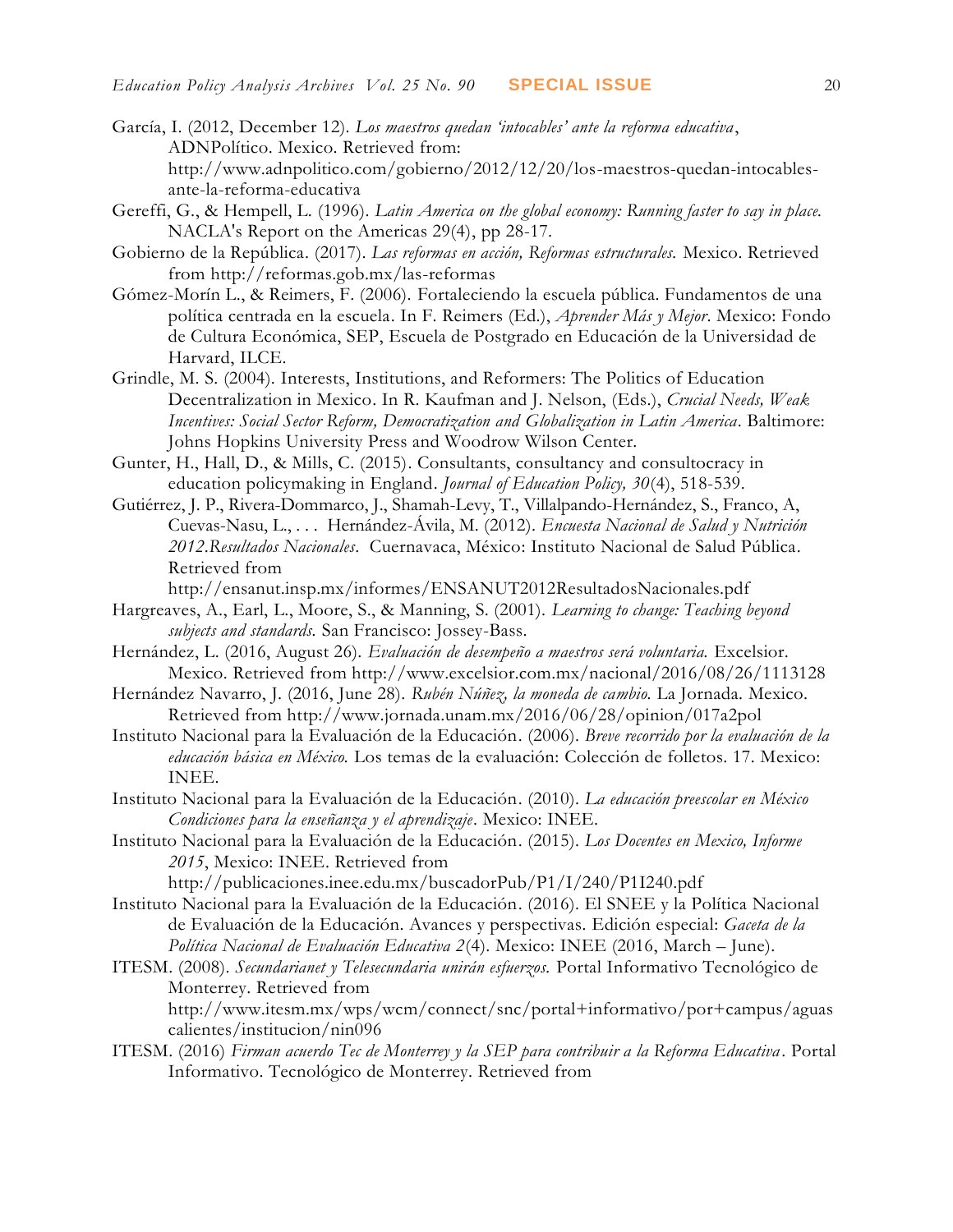- Jones, M. G., Jones, B. D., & Hargrove, T. Y. (2003). *The unintended consequences of highstakes testing.* Lanham, MD: Rowman and Littlefield.
- Kamens, D. (2013). Globalization and the emergence of an Audit Culture; PISA and the search for 'best practices' and magic bullets. In H. Meyer & A. Benavot (Eds.), *PISA, power, and policy: the emergence of global educational governance* (pp. 117-139). Oxford, UK: Symposium Books.
- Kettl, D. F. (2005). *The global public management revolution*. (2nd ed.) Washington, D.C.: Brookings Institution Press.
- Latapí, S. P. (2010). *La SEP por dentro: las políticas de la Secretaría de educación pública comentadas por cuatro de sus secretarios (1992-2004).* México: Fondo de cultura económica.
- Laurell, A. C. (2015). Three Decades of Neoliberalism in Mexico: The Destruction of Society. *International Journal of Health Services, 45*(2), 246-264.
- Levinson, B. A (2014). Education reform sparks teacher protest in Mexico. *Phi Delta Kappa International 95*(8) (May 2014), 48-51
- Ley General del Servicio Público Docente. (2013). Cámara de Diputados del H. Congreso de la Unión. Mexico. Retrieved from http://www.diputados.gob.mx/LeyesBiblio/pdf/LGSPD.pdf
- Lloyd, M. (2016, August 27). Why plagiarism allegations against president matter, Peña Nieto's credibility is key to education reform's success*. The Houston Chronicle*. Retrieved from http://www.houstonchronicle.com/opinion/outlook/article/Lloyd-The-plagiaristbecomes-the-president-9188613.php
- López-Acevedo, G. (2002). *Teachers' incentives and professional development in schools in Mexico*. Washington, DC: The World Bank, 1-48.
- Loyo, B. A. (2010). Política educativa y actores sociales. In A. Arnaut & S. Giorguli (Eds.), *Los grandes problemas de México*. Vol. 7. Mexico: El Colegio de México.
- Luna, J. P., Murillo, M. V., & Schrank, A. (2014). Latin American Political Economy: Making Sense of a New Reality. *Latin American Politics and Society, 56*(01), 03–10. Retrieved from https://www.brown.edu/academics/sociology/sites/brown.edu.academics.sociology/fil es/uploads/LMS-LAPS-2014-Published.pdf
- Magaña Pastrana, L., & Parga Romero, L. (2015). El Servicio Profesional Docente ¿Reforma educativa, laboral o híbrida? In J. Góngora Soberanes & J. Jiménez Bolon (Eds.), *La Reforma Educativa en el Pacto por México* (pp. 125-152). Mexico: Universidad Autónoma Metropolitana.
- Martínez Rizo, F. (2001). Las políticas educativas mexicanas antes y después de 2001*. Revista Iberoamericana de Educación. Reformas educativas: mitos y realidades*, *27*. Madrid: Organización de los Estados Iberoamericanos. (2001, Sept – Dec). Retrieved from http://rieoei.org/rie27a02.htm
- Martínez Rizo, F., & Blanco, E (2010). La evaluación educativa: experiencias, avances y desafíos*.* In A. Arnaut & S. Giorguli (Eds.), *Educación VII, Los grandes problemas de México*. Mexico: El Colegio de México, México.
- Martínez Rizo, F., & Silva-Guerrero, J. E. (2016). Impact of largescale assessment on Mexico's education policies. *Research Papers in Education, 3*(5).
- Matías, P. (2016, August 12). *Liberan a Rubén Núñez y Francisco Villalobos, líderes de la Sección 22* (Video). Retrieved from http://www.proceso.com.mx/450721/liberan-a-ruben-nunezfrancisco-villalobos-lideres-la-seccion-22-video.
- Mexicanos Primero. (2011) *Metas: El estado de la educación en México 2011*, Mexico: Mexicanos Primero Visión, 2030.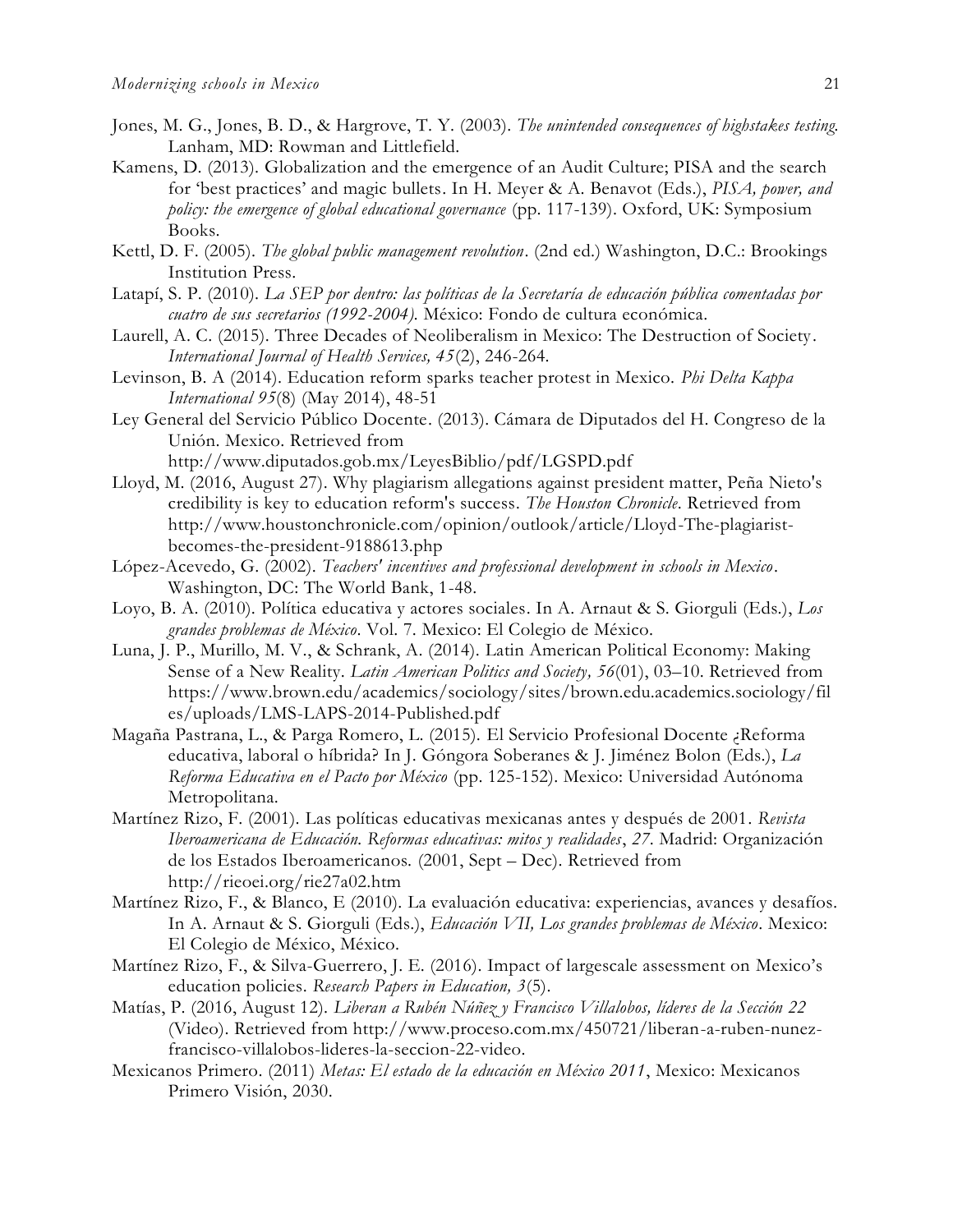- Milenio. (2014). *Ligar evaluación y salarios corrompió a ENLACE: INEE.* Milenio Diario. Política. Mexico.
- Moser, L. (2016, June 22). The Tragedy in Oaxaca Really Puts America's Squabbles Over Education Reform in Perspective*. Slate*. Retrieved from http://www.slate.com/blogs/schooled/2016/06/22/a\_teacher\_protest\_in\_oaxaca\_mexi co\_turned\_deadly\_the\_u\_s\_education\_debate.html
- Mogalakwe, M. (2006). The Use of documentary research Methods in social research. *African Sociological Review, 10,* 221–230.
- Murnane, R.J., Willett, J.B., & Cárdenas, S. (2006). ¿Ha contribuido el Programa Escuelas de Calidad (PEC) a mejorar la educación pública en México? In F. Reimers (Ed.), *Aprender Más y Mejor* (pp. 419-468). Mexico: Fondo de Cultura Económica, SEP, Escuela de Postgrado en Educación de la Universidad de Harvard, ILCE.
- Murillo, M. (1999). Recovering Political Dynamics: Teachers' Unions and the Decentralization of Education in Argentina and Mexico. *Journal of Interamerican Studies and World Affairs, 41*(1).
- Observatorio Ciudadano de la Educación. (2009, September 11). El SNTE y la política educativa. *Este País*. Retrieved from http://archivo.estepais.com/site/wpcontent/uploads/2009/11/12\_snte\_observatorio.pdf
- OECD. (2005). *The Definition and Selection of Key Competencies (DeSeCo): Executive Summary.* Retrieved from https://www.oecd.org/pisa/35070367.pdf
- OECD. (2009). *Doing Better for Children*, Mexico Highlights. Retrieved from http://www.oecd.org/els/family/43590178.pdf
- OECD. (2011). *OECD Economic Surveys: Mexico 2011*, OECD Publishing, Paris.
- OECD. (2012). *OECD Reviews of Evaluation and Assessment in Education: Mexico 2012.* Retrieved from

https://www.oecd.org/mexico/Mexico%20Review%20of%20Evaluation%20and%20As sessment%20in%20Education.pdf

- OECD. (2014). *Revisiones de la OCDE sobre la Evaluación en Educación México.* Retrieved from http://www.oecd.org/edu/school/Revisiones-OCDE-evaluacion-educacion-Mexico.pdf
- Ornelas, C. (2016). The Tortuous Path of Educational Decentralization in Mexico*.* In G. Macleans & S. Majhanovich (Eds.), *Effects of Globalization on Education Systems and Development, Debates and Issues.* The World Council of Comparative Education Societies. Rotterdam, The Netherlands: Sense Publishers.
- Orozco, N. M. (2015a, November 25). 10 claves para entender los bonos educativos. *Forbes*. Retrieved from https://www.forbes.com.mx/10-claves-para-entender-los-bonoseducativos/#gs.tBeuFZM
- Orozco, N. M. (2015b, December 4). Primera emisión de los bonos educativos levanta menos de los esperado. *Forbes*. Retrieved from https://www.forbes.com.mx/primera-emisionde-bonos-educativos-levanta-menos-de-lo-esperado/#gs.dBnJjBA
- Peraza, C. (2015). *Educación para la ciudadanía global en el bachillerato general mexicano. Un estudio de caso sobre la recontextualización del discurso oficial en el campo pedagógico.* (Doctoral dissertation). Universidad Autónoma de Barcelona, Spain.
- Pérez Moreno, K., & Martínez, S. (2015). Un órgano autónomo para un Sistema Nacional de Evaluación Educativa. In J. Góngora Soberanes. & J. Jiménez Bolon (Eds.), *La Reforma Educativa en el Pacto por México* (pp. 25-53). Mexico: Universidad Autónoma Metropolitana.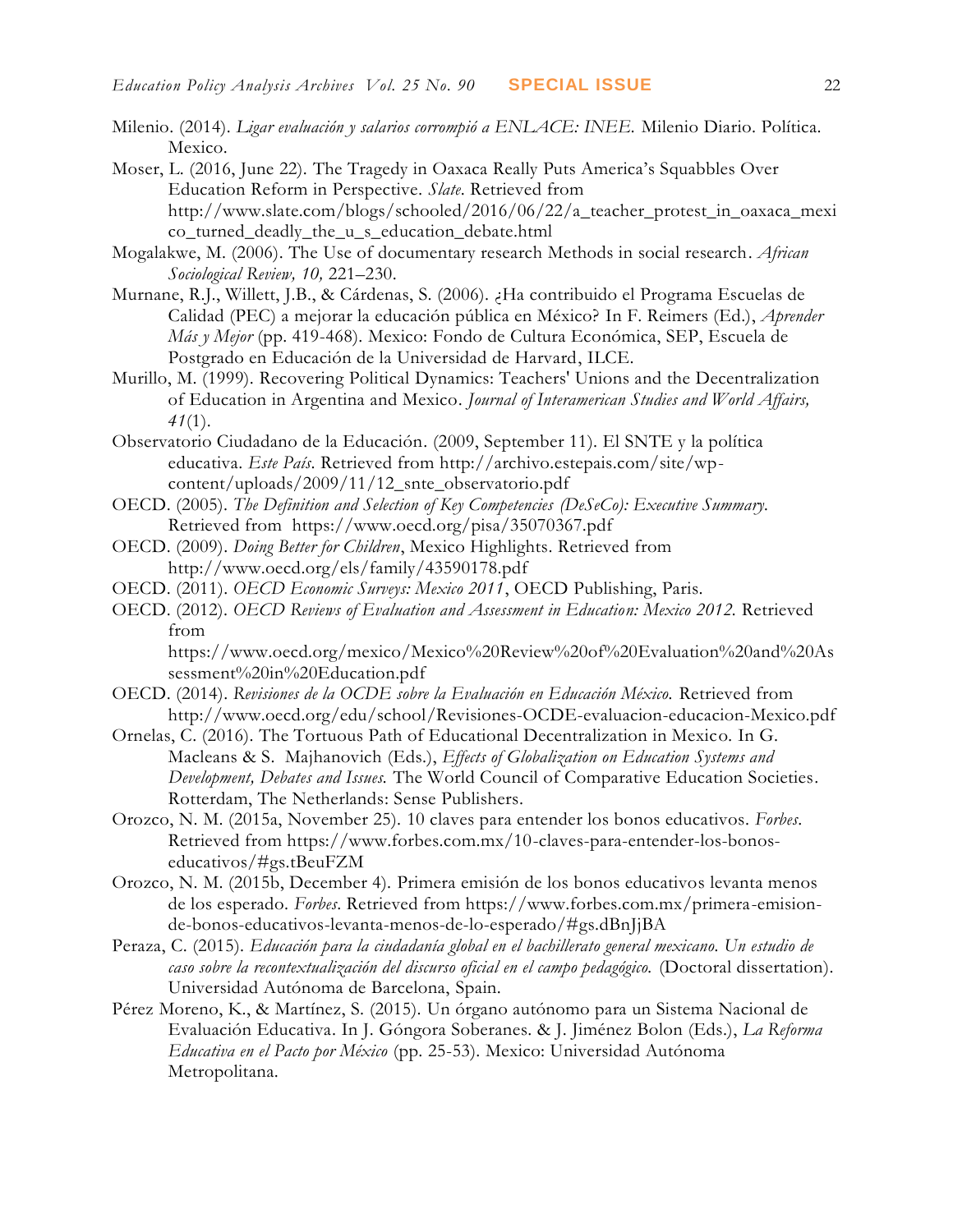- Pérez-Arce Ibarra, F. (2016). Reforma Educativa: En el camino del fracaso. In T. Hernández Vicencio, S. Escobar Toledo, C. San Juan Victoria, C. Villafranco Robles, C. (Eds.), *El desorden del mercado y el desorden de la nación: Reformas estrucutrales y cambio constitucional en México*. Itaca, Mexico.
- Poder Ejecutivo Federal. (1989). *Programa para la Modernización Educativa, 1989-1994*. Mexico.
- Pollitt, C., & Bouckaert, G. (2003). Evaluating public management reforms. An international perspective. In H. Wollmann (Ed.), *Evaluation in Public-Sector Reform*. Cheltenham: Edward Elgar.
- Poppema, M. (2012). School-based management in post-conflict Central America: undermining civil society and making the poorest parents pay. In A. Verger, M. Novelli & H. K. Altinyelken (Eds.), *Global Education Policy and International Development: New Agendas, Issues and Policies.* London: Continuum.
- Presidencia de la República. (2013). *Reforma Educativa*. Mexico: Gobierno de la República. July 2013. Retrieved from http://www.presidencia.gob.mx/iniciativas/reforma-educativa/
- Reforma. (2013, June 3). *Acusan la venta de prueba ENLACE*. Mexico. Retrieved from http://www.reforma.com/libre/acceso/acceso.htm?\_\_rval=1&urlredirect=/nacional/ar ticulo/702/1402579/?Titulo=acusan-la-venta-de-prueba-enlace
- Reimers, F. (Ed.) (2006). *Aprender más y mejor. Políticas, programas y oportunidades de aprendizaje en educación básica en México.* Mexico: Fondo de Cultura Económica, SEP, Escuela de Postgrado en Educación de la Universidad de Harvard, ILCE.
- Reimers, F., & Cárdenas, S. (2007). Who benefits form School-Based Management in Mexico? *Prospects, 36(*1).
- Ritchie, J., & Lewis. J. (eds.) (2003). *Qualitative Research Practice: A Guide for Social Science Students and Researchers.* London: Sage Publications.
- Ritchie, J., & Spencer, L. (1994). Qualitative data analysis for applied policy research*.* In A. Bryman & R. G. Burgess (Eds.) Analyzing Qualitative Data. London: Routledge.
- ROPEC. (2004, November 12.). *Reglas de Operación del Programa Escuelas de Calidad*. Mexico: Diario Oficial de la Federación.
- Ruíz Cuellar, G. (2012). La Reforma Integral de la Educación Básica en México (RIEB) en la educación primaria: desafíos para la formación docente. *Revista Electrónica Interuniversitaria de Formación del Profesorado, 15*(1), 51-60.
- Sahlberg, P. (2011). *Fourth Way of Finland*. Journal of Educational Change, 12(2), 173–185.
- Santibañez, L., & Martínez, J. F. (2010). Políticas de incentivos para maestros: Carrera Magisterial y opciones de reforma. In A. Arnaut & S. Giorguli (Eds.) *Educación VII, Los grandes problemas de México.* Mexico: El Colegio de México.
- Scheerens, J., Glas, C., & Thomas, S. M. (2003). *Educational evaluation, assessment, and monitoring. A Systemic Approach.* The Netherlands: Swets & Zeitlinger.
- Secretaría de Educación Pública. (2001). *Plan Nacional de Educación 2001-2006.* Mexico: SEP. Retrieved from http://www.oei.es/quipu/mexico/Plan\_educ\_2001\_2006.pdf
- Secretaría de Educación Pública. (2007). *Sistema Nacional de Evaluación.* Boletines de Prensa 2007. Mexico: SEP. Retrieved from

http://www.sep.gob.mx/wb/sep1/sep1\_SNEE231107#.WHOVi\_m6-Bc

Secretaría de Educación Pública. (2008). *Educación Básica. Primaria. Plan de estudios*. México: SEP. Retrieved from

http://www.educacionchiapas.gob.mx/pronap/arc\_2010/LIBROS%20DEL%20MAES TRO/PROGRAMAS/PLAN\_2009.pdf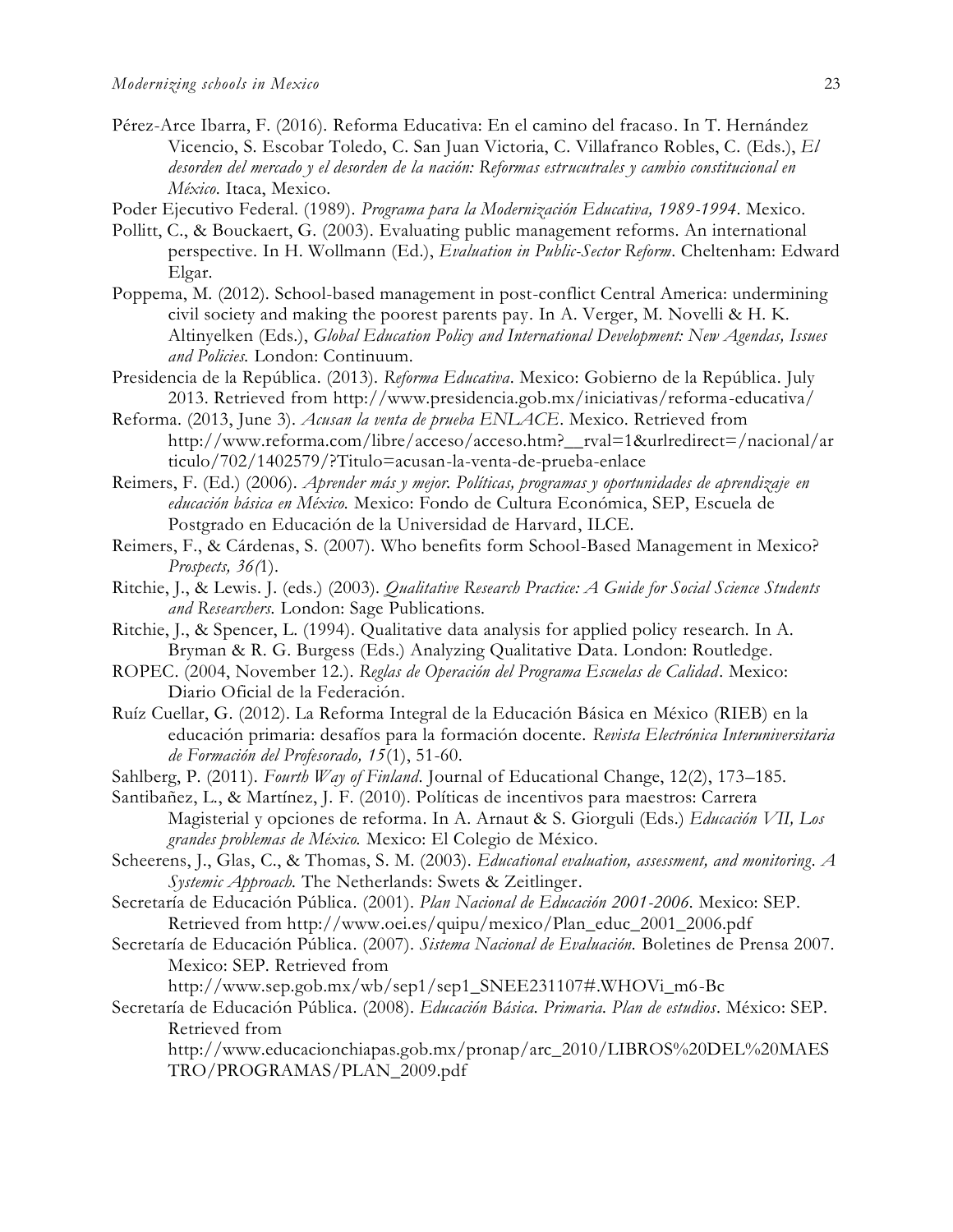- Secretaría de Educación Pública. (2009). *Programa Escuelas de Calidad*, Módulo 1, Modelo de Gestión Educativa Estratégica. Mexico: SEP.
- Secretaría de Educación Pública. (2010). *Documento base. Estándares de desempeño docente en el aula para la educación básica en México.* Versión preliminar. Mexico: SEP.
- Secretaría de Educación Pública. (2011). *Acuerdo número 592 por el que se establece la Articulación de la Educación Básica*. Mexico: SEP.
- Secretaría de Educación Pública. (2016). *Firma de convenio de colaboración SEP - Tec de Monterrey.*  Mexico: SEP. Retrieved from: http://www.gob.mx/sep/prensa/firma-de-convenio-decolaboracion-sep-tec-de-monterrey
- Servicios Educativos Integrados al Estado de México. (2014). *Sesión extraordinaria*. Acta de sesión seiem/CAs/SE-015/2014, Secretaría de Educación. Gobierno del Estado de México. Mexico: SEIEM Retrieved from

http://www.ipomex.org.mx/ipo/archivos/downloadAttach/437308.web;jsessionid=850 117D93FB7C15B8A03ADECD0B45E61

- Sellar, S., & Lingard, B. (2013a). *PISA and the expanding role of the OECD in global educational governance*, in: H. Meyer & A. Benavot, (eds.), *PISA, power, and policy: the emergence of global educational governance* (pp. 185-206) Oxford, United Kingdom: Symposium Books.
- Sellar, S., & Lingard, B. (2013b). *The OECD and global governance in education*. Journal of Education Policy, 28(5), 710-725.
- Sistema Nacional de Formación Continua y Superación Profesional de Maestros en Servicio. (no date). Subsecretaría de Educación Básica. Direccción, General de Formación Continua de Maestros en Servicio. Retrieved from http://formacioncontinua.sep.gob.mx/sites/SistNaldeFCySP/docs/Sistema\_Nacional\_d e\_FCySP.pdf
- Stetcher, B. (2002). *Consequences of large-scale, high-stakes testing on school and classroom practice*. In B. Stecher, L. Hamilton, B. Stecher & S. Klein (Eds.), *Making Sense of Test-Based Accountability in Education* (pp. 79-100). RAND Corporation.
- Tamez Guerra, R., Knaul, F. M., & Reimers, F. (2006). Introducción. In F. Reimers (Ed.) *Aprender Más y Mejor*, (pp. 13-21), Mexico: Fondo de Cultura Económica, SEP, Escuela de Postgrado en Educación de la Universidad de Harvard, ILCE.
- UNICEF. (2016) *Global Nutrition Report 2016*. Retrieved from https://data.unicef.org/resources/2016-global-nutrition-report/
- Valle Cruz, M. (1999). Modernización educativa o reconstrucción de la legitimidad del Estado en México*. Papeles de Población* (April – June), 225-260.
- Vázquez, J. (1997). La modernización educativa (1988–1994). *Historia Mexicana, 46*(4), Homenaje a don Edmundo O'Gorman. 927-952.
- Vegas, E., & Umansky, I. (2005). *Improving Teaching and Learning through Effective Incentives: What Can We Learn from Education Reforms in Latin America?* Washington, D.C.: The World Bank.
- Verger, A., & Curran, M. (2014). New public management as a global education policy: Its adoption and re-contextualization in a Southern European setting. *Critical Studies in Education, 55*(3), 253-271.
- Verger, A., & Parcerisa, Ll. (2017). *Accountability and education in the post-2015 period: International trends, enactment dynamics and socio-educational effects.* Think piece for the UENSCO GMER 2017.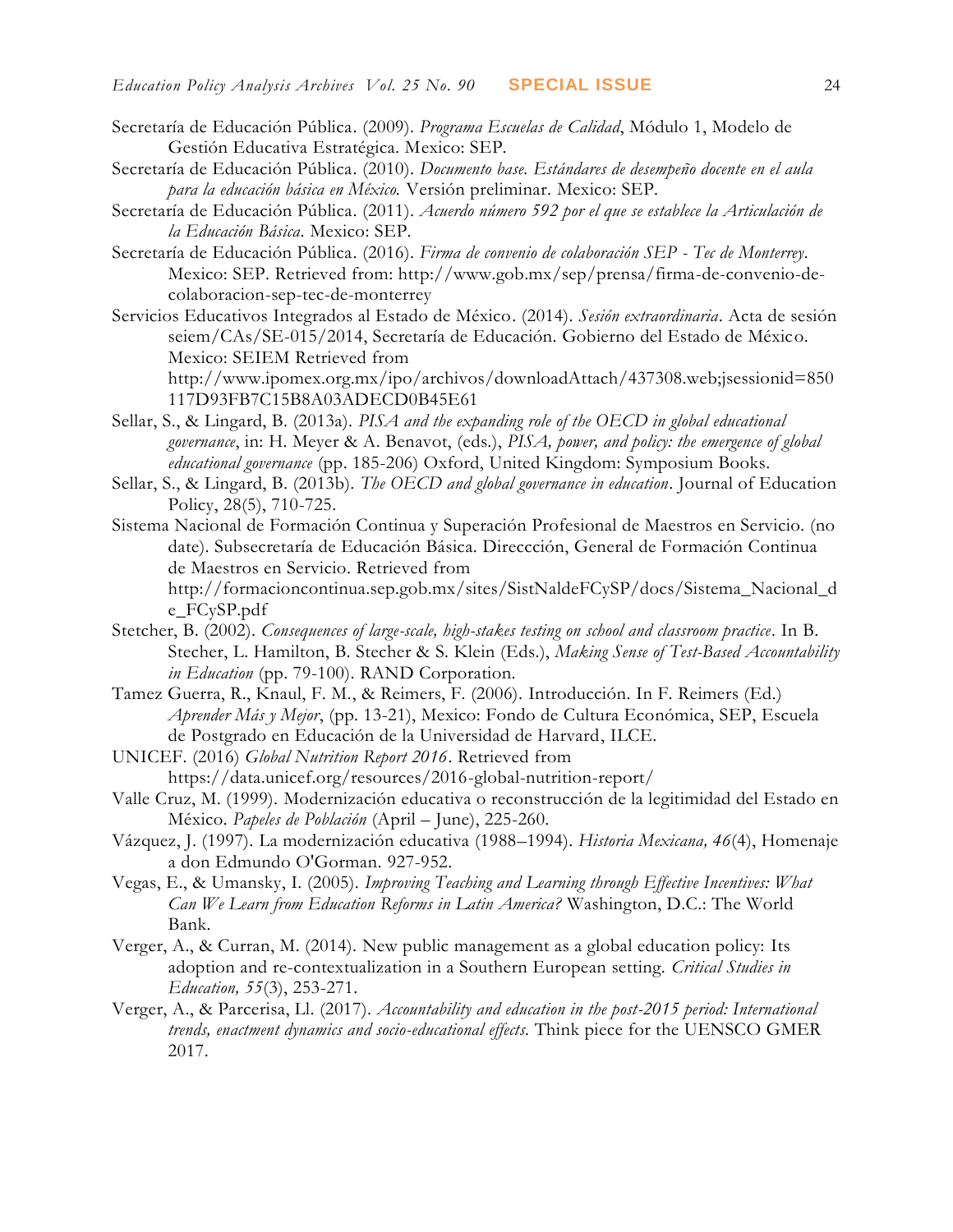- Villanueva Sánchez, P. (2010). Impacto de la descentralización de la educación básica y normal en México sobre el gasto en nómina magisterial de los estados, 1999–2004. *Economía Mexicana. Nueva Época, 19,* 231-270.
- Villarreal, R. (2000). *Industrialización, deuda y desequilibrio externo en México: Un enfoque estructuralista (1929–2000)*. México: FCE.
- Williamson, J. (1990). What Washington Means by Policy Reform, Peterson Institute for International Economics. In J. Williamson (Ed.), *Latin American Adjustment: How Much Has Happened?* Retrieved from http://www.iie.com/publications/papers/paper.cfm?researchid=486).
- World Bank. (2015a). *The Rise of Results-Based Financing in Education.* Retrieved from http://www.worldbank.org/content/dam/Worldbank/Brief/Education/RBF\_ResultsBa sedFinancing\_v9\_web.pdf
- World Bank. (2015b). *Report No: ICR00001629. Implementation Completion and Results Report (IBRD-79480)*, Washington DC: World Bank. Retrieved from: http://documents.worldbank.org/curated/en/728711468303105328/pdf/ICR16290RE VISE0C0disclosed020130150.pdf
- Zamitiz Gamboa, H. (2016). *Pacto por México: Agenda Legislativa y Reformas*. Mexico: UNAM.
- Zorrilla, M. (2002). Diez años después del Acuerdo Nacional para la Modernización de la Educación Básica en México: Retos, tensiones y perspectivas. *Revista Electrónica de Investigación Educativa, 4*(2). Retrieved from http://redie.uabc.mx/redie/article/viewFile/63/114
- Zorrilla, M. & Barba, B. (2008). Reforma educativa en México. Descentralización y nuevos actores. *Revista Electrónica Sinéctica,* (30) 1-30. Retrieved from http://www.redalyc.org/articulo.oa?id=99819167001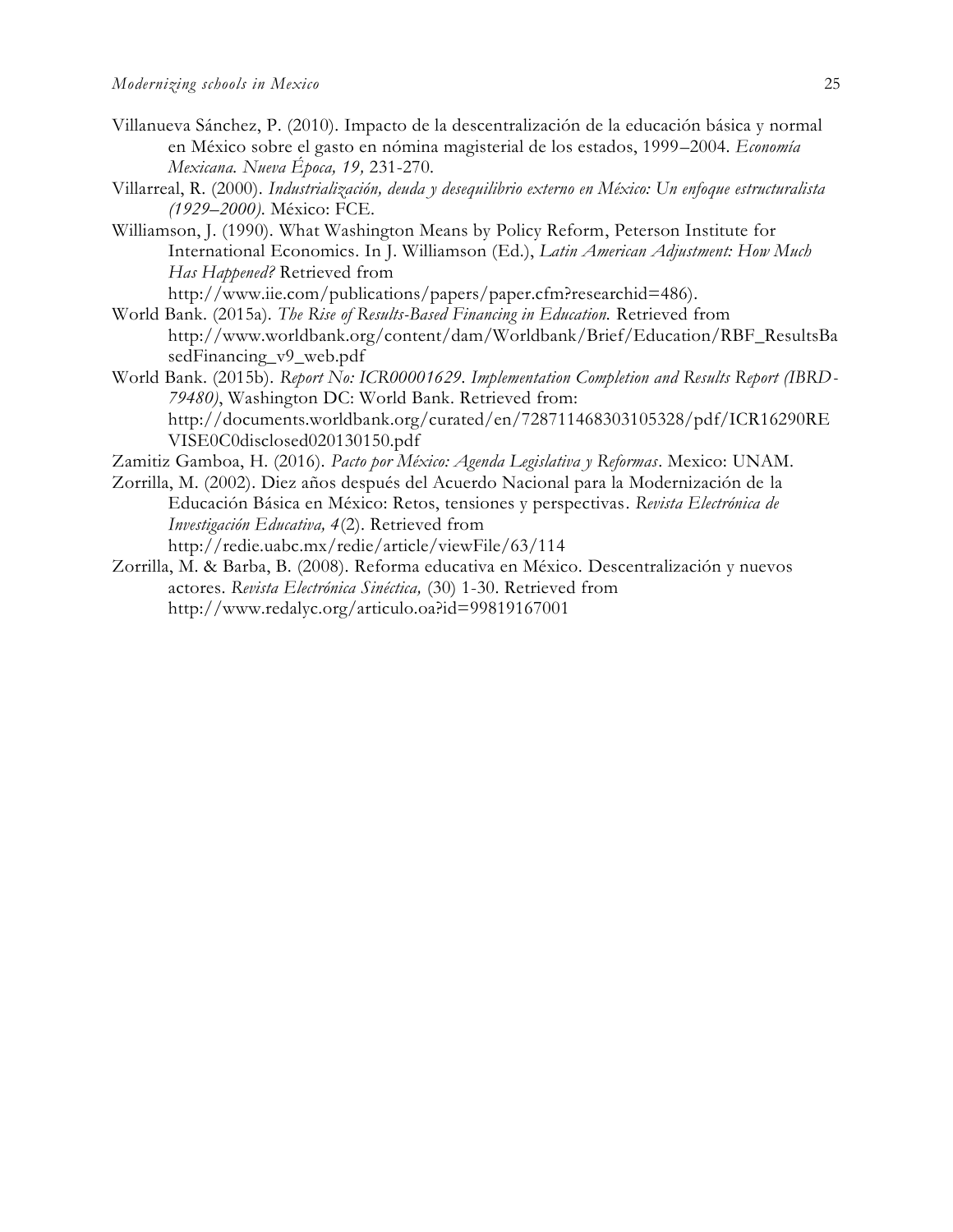## **About the Authors**

#### **Jaime Echávarri**

The University of Manchester

[jaime.echavarri@manchester.ac.uk](mailto:jaime.echavarri@manchester.ac.uk)

Jaime Echávarri, Ph.D., is a Visiting Research Fellow in the School of Environment, Education and Development at the University of Manchester. His research looks at the intersections of education, ICTs and development policies vis-à-vis the emergence of global education/digital governance with a particular interest in critical approaches to development.

### **Cecilia Peraza**

Universidad Nacional Autónoma de México (UNAM) [cecilia.peraza@politicas.unam.mx](mailto:cecilia.peraza@politicas.unam.mx)

Cecilia Peraza is a Lecturer in the Faculty of Political and Social Sciences at the UNAM. Her research focuses in education for global citizenship, values in education and education for peace, with an emphasis in comparative education policy analysis in the cases of Spain and Mexico. Currently, she coordinates the research project "Autonomy and Accountability in the Mexican Education Reform", within the PAPIIT research framework at the UNAM.

## **About the Guest Editors**

## **Jessica Holloway**

Deakin University [Jessica.holloway@deakin.edu.au](mailto:Jessica.holloway@deakin.edu.au)

Jessica Holloway, Ph.D., is a research fellow at the Centre in Research for Educational Impact (REDI) at Deakin University. Her research draws on post-structural theory to understand contemporary modes of accountability and its production of new teacher and leader subjectivities.

#### **Tore Bernt Sørensen**

University of Bristol

## [t.b.sorensen@bristol.ac.uk](mailto:t.b.sorensen@bristol.ac.uk)

Tore Bernt Sørensen completed his doctorate at the Graduate School of Education, University of Bristol, UK, in 2017 with the dissertation "*Work In Progress: The Political Construction Of The OECD Programme Teaching And Learning International Survey"*. Tore's research centers on comparative studies of education governance in a global context. Tore has a background as teacher and teacher trainer in Denmark. Before starting his doctorate, he worked in the Analysis and Studies Unit of the European Commission's Directorate-General for Education and Culture.

#### **Antoni Verger**

Universitat Autònoma de Barcelona [Antoni.verger@uab.cat](mailto:Antoni.verger@uab.cat)

Antoni Verger is associate professor at the Department of Sociology of the UAB. A former postdoctoral fellow at the University of Amsterdam, Antoni's research analyses the relationship between global governance institutions and education policy, with a focus on the study of public-private partnerships and accountability policies in education. Currently, he is coordinating the research project REFORMED - *Reforming Schools Globally: A Multiscalar Analysis of Autonomy and Accountability Policies in the Education Sector* (ERC StG, 2016–2021).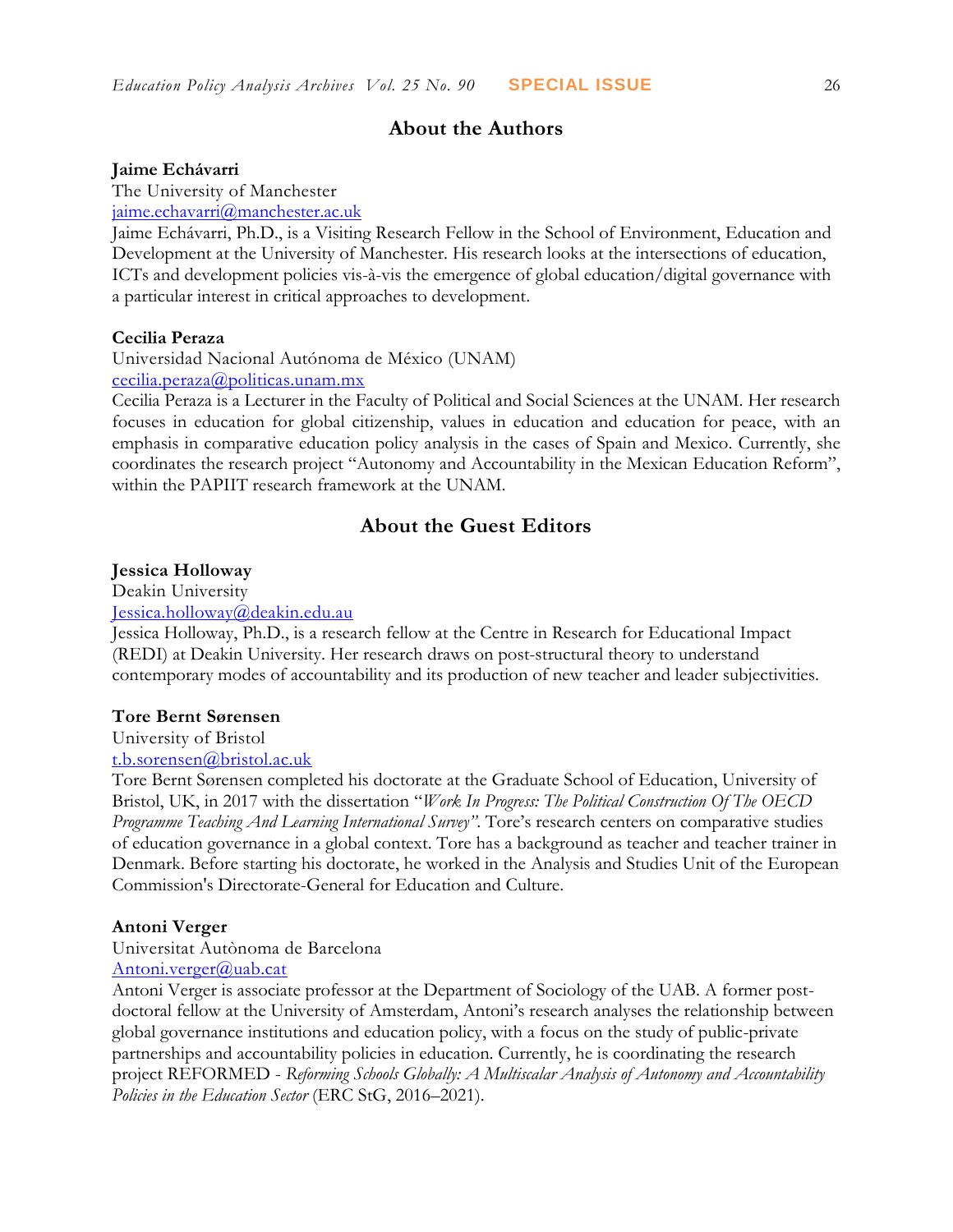## **SPECIAL ISSUE Global Perspectives on High-Stakes Teacher Accountability Policies**

# education policy analysis archives

Volume 25 Number 90 August 21, 2017 ISSN 1068-2341

## $(c)$

SOME RIGHTS RESERVED Readers are free to copy, display, and distribute this article, as long as the work is attributed to the author(s) and **Education Policy Analysis Archives,** it is distributed for noncommercial purposes only, and no alteration or transformation is made in the work. More details of this Creative Commons license are available at

http://creativecommons.org/licenses/by-nc-sa/3.0/. All other uses must be approved by the author(s) or **EPAA**. **EPAA** is published by the Mary Lou Fulton Institute and Graduate School of Education at Arizona State University Articles are indexed in CIRC (Clasificación Integrada de Revistas Científicas, Spain), DIALNET (Spain), [Directory of Open Access Journals,](http://www.doaj.org/) EBSCO Education Research Complete, ERIC, Education Full Text (H.W. Wilson), QUALIS A1 (Brazil), SCImago Journal Rank; SCOPUS, SOCOLAR (China).

Please send errata notes to Audrey Amrein-Beardsley at [Audrey.beardsley@asu.edu](mailto:Audrey.beardsley@asu.edu)

**Join EPAA's Facebook community** at<https://www.facebook.com/EPAAAAPE> and **Twitter feed** @epaa\_aape.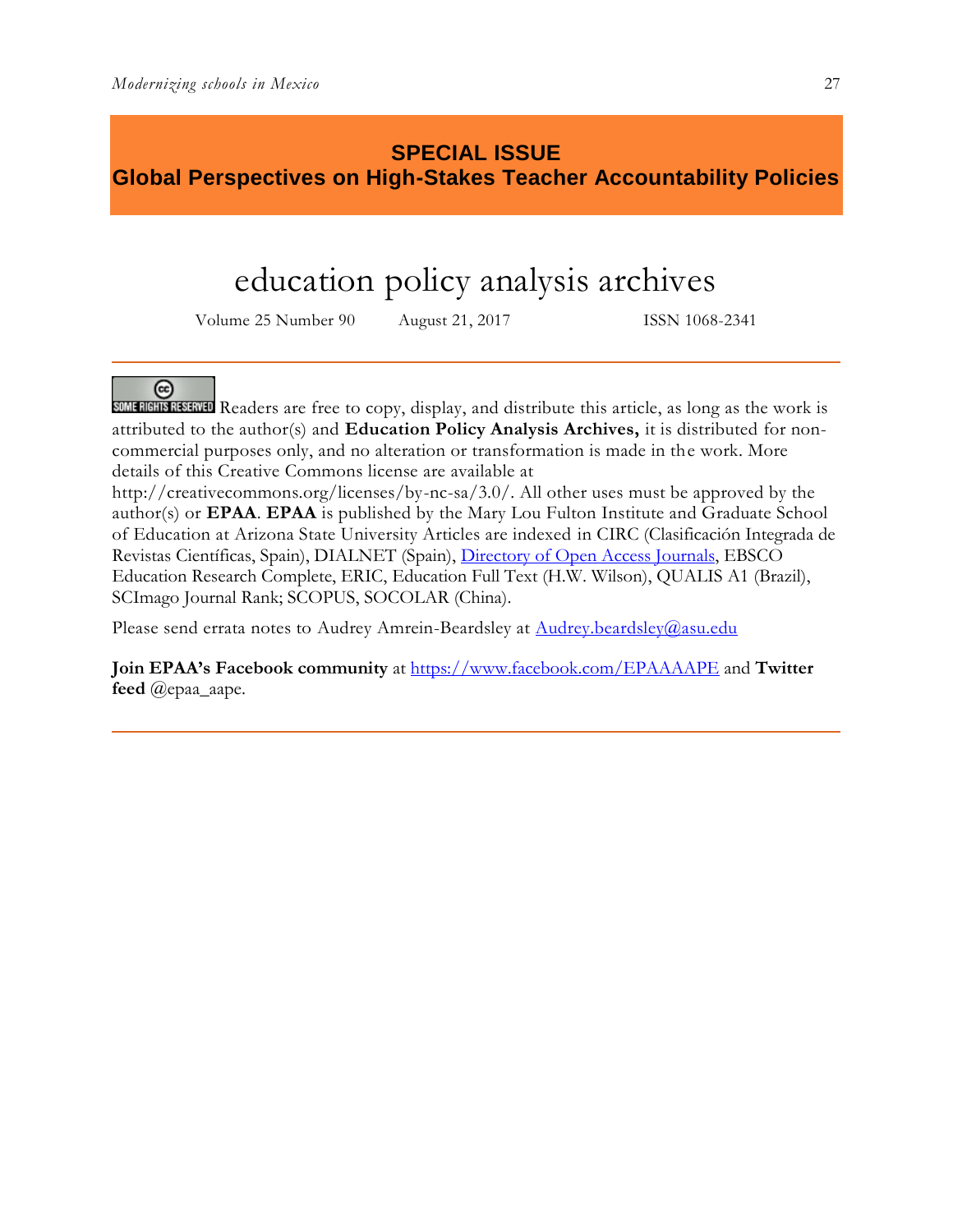## education policy analysis archives editorial board

Lead Editor: **Audrey Amrein-Beardsley** (Arizona State University) Editor Consultor: **Gustavo E. Fischman** (Arizona State University) Associate Editors: **David Carlson. Lauren Harris, Margarita Jimenez-Silva**, **Eugene Judson, Mirka Koro-Ljungberg, Scott Marley, Jeanne M. Powers, Iveta Silova, Maria Teresa Tatto** (Arizona State University)

**Cristina Alfaro** San Diego State University

**Gary Anderson** New York University

**Michael W. Apple** University of Wisconsin, Madison **Jeff Bale** OISE, University of Toronto, Canada **Aaron Bevanot** SUNY Albany **Julian Vasquez Heilig** California

**David C. Berliner** Arizona State University

**Casey Cobb** University of Connecticut

**Arnold Danzig** San Jose State University

**Linda Darling-Hammond**  Stanford University

**Elizabeth H. DeBray** University of Georgia

**Chad d'Entremont** Rennie Center for Education Research & Policy

**John Diamond** University of Wisconsin, Madison

**Matthew Di Carlo** Albert Shanker Institute

**Sherman Dorn** Arizona State University

**Michael J. Dumas** University of California, Berkeley

**Kathy Escamilla** University of Colorado, Boulder

**Melissa Lynn Freeman** Adams State College

**Rachael Gabriel** University of Connecticut

**Amy Garrett Dikkers** University of North Carolina, Wilmington

**Gene V Glass** Arizona State University

**Ronald Glass** University of California, Santa Cruz

**Jacob P. K. Gross** University of Louisville

State University, Sacramento

**Kimberly Kappler Hewitt** University of North Carolina Greensboro **Henry Braun** Boston College **Aimee Howley** Ohio University **Noah Sobe** Loyola University

**Steve Klees** University of Maryland **Nelly P. Stromquist** University of

**Jaekyung Lee S**UNY Buffalo

**Jessica Nina Lester** Indiana University

**Amanda E. Lewis** University of Illinois, Chicago

**Chad R. Lochmiller** Indiana University

**Christopher Lubienski** University of Illinois, Urbana-Champaign

**Sarah Lubienski** University of Illinois, Urbana-Champaign

**William J. Mathis** University of Colorado, Boulder

**Michele S. Moses** University of Colorado, Boulder

**Julianne Moss** Deakin University, Australia

**Sharon Nichols** University of Texas, San Antonio

**Eric Parsons** University of Missouri-Columbia

**Susan L. Robertson** Bristol University, UK

**Gloria M. Rodriguez** University of California, Davis **R. Anthony Rolle** University of

Houston

**A. G. Rud** Washington State University **Eric M. Haas** WestEd **Patricia Sánchez** University of University of Texas, San Antonio **Janelle Scott** University of California, Berkeley

> **Jack Schneider** College of the Holy Cross

Maryland

**Benjamin Superfine** University of Illinois, Chicago

**Adai Tefera** Virginia Commonwealth University

**Tina Trujillo** University of California, Berkeley

**Federico R. Waitoller** University of Illinois, Chicago

**Larisa Warhol** University of Connecticut

**John Weathers** University of Colorado, Colorado Springs

**Kevin Welner** University of Colorado, Boulder

**Terrence G. Wiley** Center for Applied Linguistics

**John Willinsky**  Stanford University

**Jennifer R. Wolgemuth** University of South Florida

**Kyo Yamashiro** Claremont Graduate University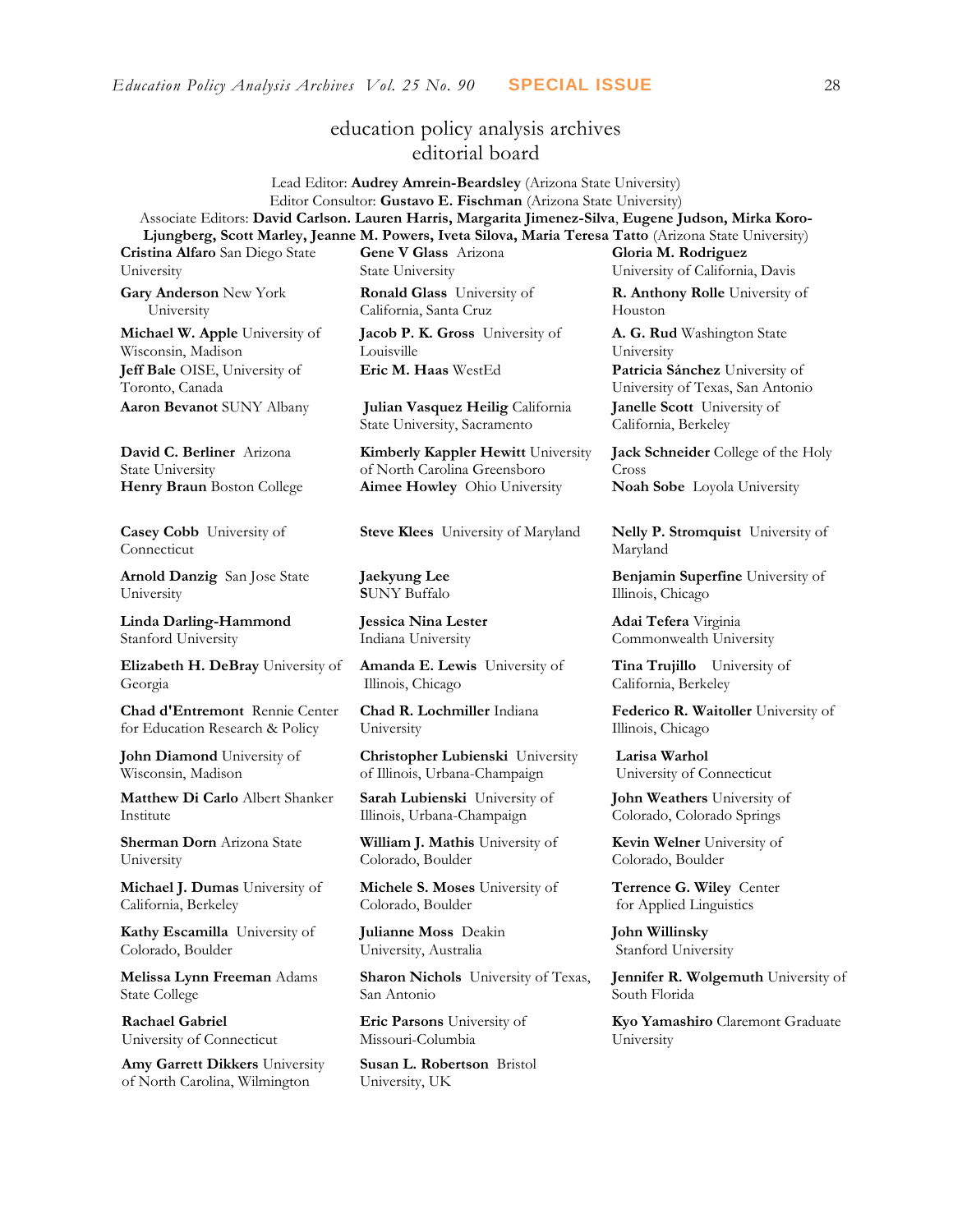## archivos analíticos de políticas educativas consejo editorial

Editor Consultor: **Gustavo E. Fischman** (Arizona State University) Editores Asociados: **Armando Alcántara Santuario** (Universidad Nacional Autónoma de México), **Jason Beech** (Universidad de San Andrés), **Ezequiel Gomez Caride** (Pontificia Universidad Católica Argentina), **Antonio Luzon** (Universidad de Granada), **Angelica Buendia** (Metropolitan Autonomous University), **José Luis Ramírez** (Universidad de Sonora)

| Claudio Almonacid<br>Universidad Metropolitana de                           | Juan Carlos González Faraco<br>Universidad de Huelva, España | Miriam Rodríguez Vargas<br>Universidad Autónoma de                       |
|-----------------------------------------------------------------------------|--------------------------------------------------------------|--------------------------------------------------------------------------|
| Ciencias de la Educación, Chile                                             |                                                              | Tamaulipas, México                                                       |
| Miguel Angel Arias Ortega<br>Universidad Autónoma de la Ciudad<br>de México | María Clemente Linuesa<br>Universidad de Salamanca, España   | José Gregorio Rodríguez<br>Universidad Nacional de Colombia,<br>Colombia |
| Xavier Besalú Costa                                                         | Jaume Martínez Bonafé                                        | Mario Rueda Beltrán Instituto de                                         |
| Universitat de Girona, España                                               | Universitat de València, España                              | Investigaciones sobre la<br>Universidad y la Educación,<br>UNAM, México  |
| Xavier Bonal Sarro Universidad                                              | Alejandro Márquez Jiménez                                    | José Luis San Fabián Maroto                                              |
| Autónoma de Barcelona, España                                               | Instituto de Investigaciones sobre                           | Universidad de Oviedo,                                                   |
|                                                                             | la Universidad y la Educación,<br>UNAM, México               | España                                                                   |
| Antonio Bolívar Boitia Universidad                                          | María Guadalupe Olivier Tellez,                              | Jurjo Torres Santomé,                                                    |
| de Granada, España                                                          | Universidad Pedagógica Nacional,<br>México                   | Universidad de la Coruña, España                                         |
| José Joaquín Brunner Universidad                                            | Miguel Pereyra Universidad de                                | Yengny Marisol Silva Laya                                                |
| Diego Portales, Chile                                                       | Granada, España                                              | Universidad Iberoamericana,<br>México                                    |
| Damián Canales Sánchez Instituto                                            | Mónica Pini Universidad Nacional                             | Ernesto Treviño Ronzón                                                   |
| Nacional para la Evaluación de la<br>Educación, México                      | de San Martín, Argentina                                     | Universidad Veracruzana, México                                          |
| Gabriela de la Cruz Flores                                                  | <b>Omar Orlando Pulido Chaves</b>                            | Ernesto Treviño Villarreal                                               |
| Universidad Nacional Autónoma de                                            | Instituto para la Investigación                              | Universidad Diego Portales                                               |
| México                                                                      | Educativa y el Desarrollo<br>Pedagógico (IDEP)               | Santiago, Chile                                                          |
| <b>Marco Antonio Delgado Fuentes</b>                                        | Paula Razquin Universidad de                                 | <b>Antoni Verger Planells</b>                                            |
| Universidad Iberoamericana, México                                          | San Andrés, Argentina                                        | Universidad Autónoma de                                                  |

**[Inés Dussel](javascript:openRTWindow()**, DIE-CINVESTAV, México

Universidad Autónoma de Barcelona, España